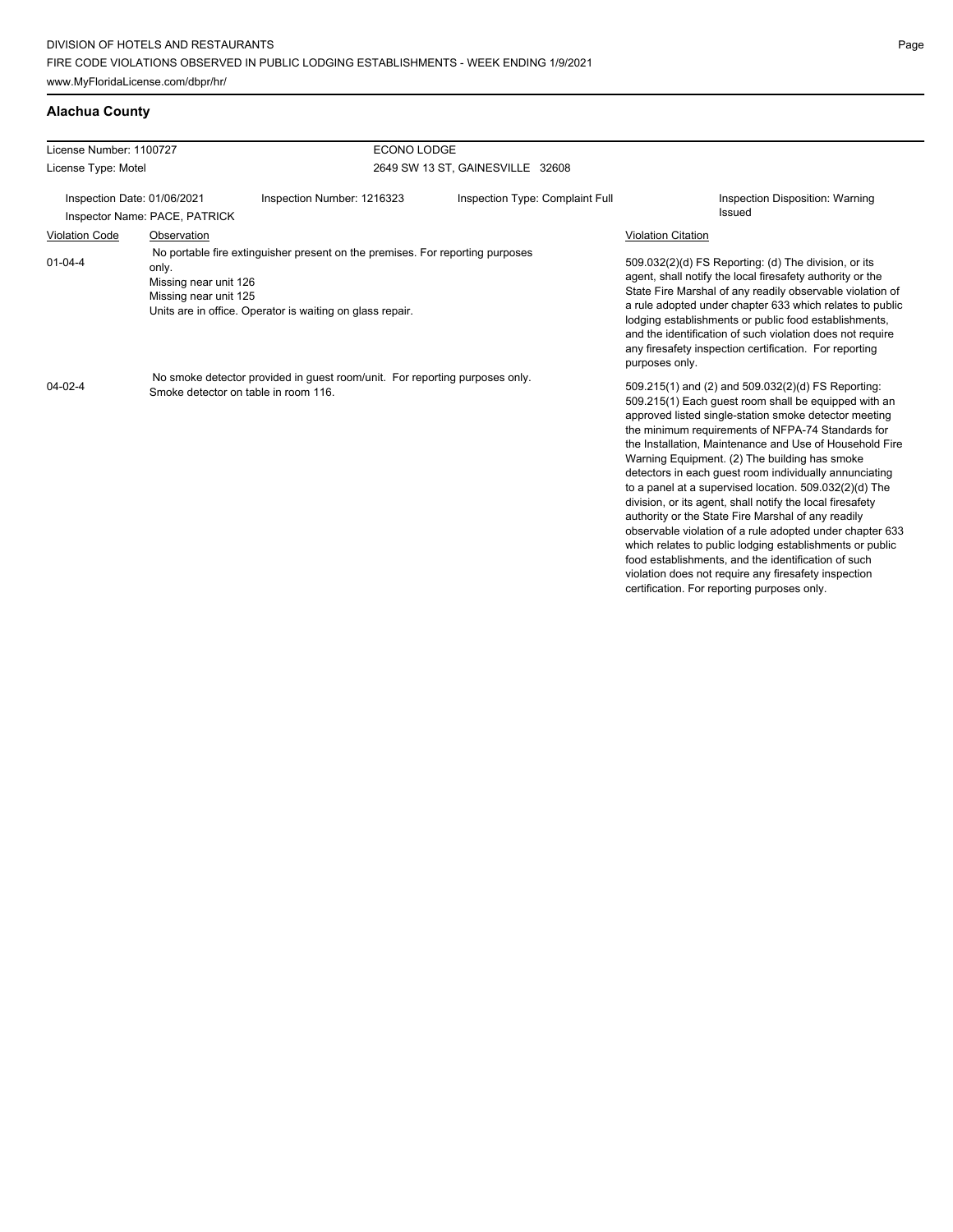### **Broward County**

| License Number: 1601745     |                                |                                                                                                                                                 | 4605 N OCEAN DR LLC                         |                           |                                                                                                                                                                                                                                                                                                                                                                                                                                                                       |  |  |
|-----------------------------|--------------------------------|-------------------------------------------------------------------------------------------------------------------------------------------------|---------------------------------------------|---------------------------|-----------------------------------------------------------------------------------------------------------------------------------------------------------------------------------------------------------------------------------------------------------------------------------------------------------------------------------------------------------------------------------------------------------------------------------------------------------------------|--|--|
| License Type: Motel         |                                |                                                                                                                                                 | 4605 N OCEAN DR, LAUDERDALE BY THE SE 33308 |                           |                                                                                                                                                                                                                                                                                                                                                                                                                                                                       |  |  |
| Inspection Date: 01/08/2021 | Inspector Name: DEJONG, STEVEN | Inspection Number: 1213819                                                                                                                      | Inspection Type: Routine - Lodging          |                           | Inspection Disposition: Warning<br><b>Issued</b>                                                                                                                                                                                                                                                                                                                                                                                                                      |  |  |
| <b>Violation Code</b>       | Observation                    |                                                                                                                                                 |                                             | <b>Violation Citation</b> |                                                                                                                                                                                                                                                                                                                                                                                                                                                                       |  |  |
| $01 - 03 - 4$               |                                | Portable fire extinguisher missing from it's designated location (sign present<br>indicating designated location). For reporting purposes only. |                                             | purposes only.            | 509.032(2)(d) FS Reporting: (d) The division, or its<br>agent, shall notify the local firesafety authority or the<br>State Fire Marshal of any readily observable violation of<br>a rule adopted under chapter 633 which relates to public<br>lodging establishments or public food establishments,<br>and the identification of such violation does not require<br>any firesafety inspection certification. For reporting                                            |  |  |
| License Number: 1620520     |                                |                                                                                                                                                 | <b>RENAISSANCE PLANTATION HOTEL</b>         |                           |                                                                                                                                                                                                                                                                                                                                                                                                                                                                       |  |  |
| License Type: Hotel         |                                |                                                                                                                                                 | 1230 S PINE ISLAND RD, PLANTATION 33324     |                           |                                                                                                                                                                                                                                                                                                                                                                                                                                                                       |  |  |
| Inspection Date: 01/07/2021 | Inspector Name: SMITH, CORETTA | Inspection Number: 1157507                                                                                                                      | Inspection Type: Routine - Lodging          |                           | Inspection Disposition: Warning<br><b>Issued</b>                                                                                                                                                                                                                                                                                                                                                                                                                      |  |  |
| <b>Violation Code</b>       | Observation                    |                                                                                                                                                 |                                             | <b>Violation Citation</b> |                                                                                                                                                                                                                                                                                                                                                                                                                                                                       |  |  |
| $08 - 01 - 4$               | purposes only.                 | Boiler certificate or insurance inspector's boiler report expired. For reporting                                                                |                                             |                           | 61C-1.004(10) FAC and 509.032(2)(d) FS Reporting:<br>61C-1.004(10) The insurance inpector's boiler report is<br>required annually for power boilers and high<br>pressure/high temperature boilers and biannually for low<br>pressure steam or vapor heating boilers. 509.032(2)(d)<br>The division, or its agent, shall notify the local firesafety<br>authority or the State Fire Marshal of any readily<br>observable violation of a rule adopted under chapter 633 |  |  |

which relates to public lodging establishments or public food establishments, and the identification of such violation does not require any firesafety inspection certification. For reporting purposes only.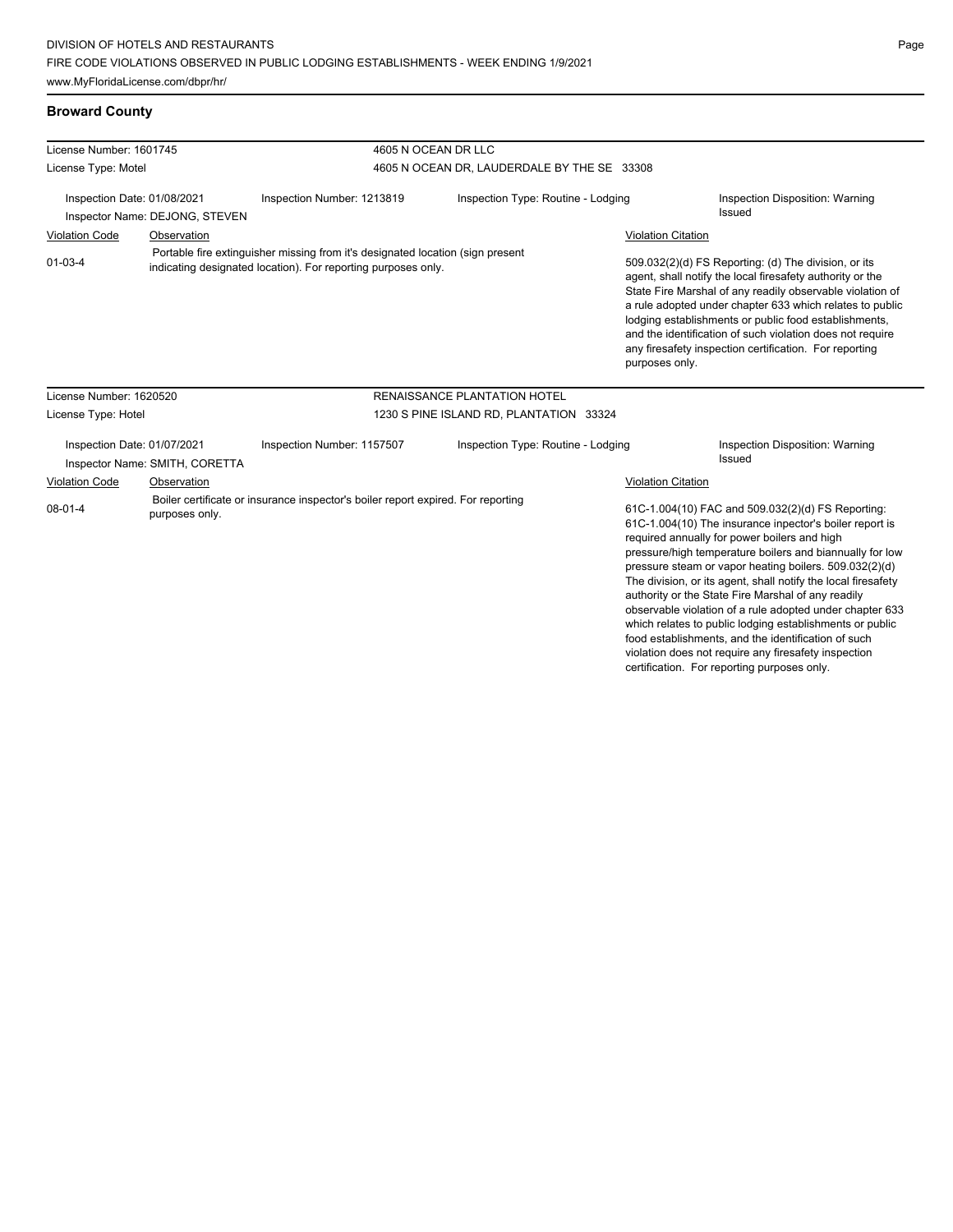| License Number: 2328198                                                                                                                |                                          |                                                                                                                                                                          | 761 SW 4TH AVE APARTMENTS                       |                           |                                                                                                                                                                                                                                                                                                                                                                                                                                          |  |
|----------------------------------------------------------------------------------------------------------------------------------------|------------------------------------------|--------------------------------------------------------------------------------------------------------------------------------------------------------------------------|-------------------------------------------------|---------------------------|------------------------------------------------------------------------------------------------------------------------------------------------------------------------------------------------------------------------------------------------------------------------------------------------------------------------------------------------------------------------------------------------------------------------------------------|--|
| License Type: Apartment                                                                                                                |                                          |                                                                                                                                                                          | 761 SW 4 AVE, HOMESTEAD 33030                   |                           |                                                                                                                                                                                                                                                                                                                                                                                                                                          |  |
|                                                                                                                                        |                                          |                                                                                                                                                                          |                                                 |                           |                                                                                                                                                                                                                                                                                                                                                                                                                                          |  |
| Inspection Date: 01/05/2021                                                                                                            |                                          | Inspection Number: 1507767                                                                                                                                               | Inspection Type: Routine - Lodging              |                           | Inspection Disposition: Inspection                                                                                                                                                                                                                                                                                                                                                                                                       |  |
|                                                                                                                                        | Inspector Name: LEIDECKER, EDILMA        |                                                                                                                                                                          |                                                 |                           | Completed - No Further Action                                                                                                                                                                                                                                                                                                                                                                                                            |  |
| <b>Violation Code</b>                                                                                                                  | Observation                              |                                                                                                                                                                          |                                                 | <b>Violation Citation</b> |                                                                                                                                                                                                                                                                                                                                                                                                                                          |  |
| $01 - 04 - 4$                                                                                                                          | only.                                    | No portable fire extinguisher present on the premises. For reporting purposes                                                                                            |                                                 | purposes only.            | 509.032(2)(d) FS Reporting: (d) The division, or its<br>agent, shall notify the local firesafety authority or the<br>State Fire Marshal of any readily observable violation of<br>a rule adopted under chapter 633 which relates to public<br>lodging establishments or public food establishments,<br>and the identification of such violation does not require<br>any firesafety inspection certification. For reporting               |  |
| License Number: 2327568                                                                                                                |                                          | <b>RIVERMONT HOUSE</b>                                                                                                                                                   |                                                 |                           |                                                                                                                                                                                                                                                                                                                                                                                                                                          |  |
| License Type: Apartment                                                                                                                |                                          |                                                                                                                                                                          | 789 NW 13 AVE, MIAMI 33125                      |                           |                                                                                                                                                                                                                                                                                                                                                                                                                                          |  |
| Inspection Date: 01/08/2021                                                                                                            | Inspector Name: GONZALEZ, ERIK           | Inspection Number: 1492832                                                                                                                                               | Inspection Type: Routine - Lodging              |                           | Inspection Disposition: Inspection<br>Completed - No Further Action                                                                                                                                                                                                                                                                                                                                                                      |  |
| <b>Violation Code</b>                                                                                                                  | Observation                              |                                                                                                                                                                          |                                                 | <b>Violation Citation</b> |                                                                                                                                                                                                                                                                                                                                                                                                                                          |  |
| Trouble/alarm light illuminated on the fire alarm control panel. For reporting<br>$04 - 01 - 4$<br>purposes only. **Repeat Violation** |                                          |                                                                                                                                                                          |                                                 |                           | 509.032(2)(d) FS Reporting: The division, or its agent,<br>shall notify the local firesafety authority or the State Fire<br>Marshal of any readily observable violation of a rule<br>adopted under chapter 633 which relates to public<br>lodging establishments or public food establishments,<br>and the identification of such violation does not require<br>any firesafety inspection certification. For reporting<br>purposes only. |  |
| License Number: 2330088                                                                                                                |                                          |                                                                                                                                                                          | AUDREY M EDMONSON TRANSIT VILLAGE APARTMENTS II |                           |                                                                                                                                                                                                                                                                                                                                                                                                                                          |  |
| License Type: Apartment                                                                                                                |                                          | 6145 NW 7 AVE, MIAMI 33127                                                                                                                                               |                                                 |                           |                                                                                                                                                                                                                                                                                                                                                                                                                                          |  |
| Inspection Date: 01/05/2021                                                                                                            | Inspector Name: UNZAGA, MILADYS          | Inspection Number: 1504161                                                                                                                                               | Inspection Type: Routine - Lodging              |                           | Inspection Disposition: Warning<br>Issued                                                                                                                                                                                                                                                                                                                                                                                                |  |
| <b>Violation Code</b>                                                                                                                  | Observation                              |                                                                                                                                                                          |                                                 | <b>Violation Citation</b> |                                                                                                                                                                                                                                                                                                                                                                                                                                          |  |
| $01 - 02 - 4$                                                                                                                          | to the parking lot in need of charge.    | Portable fire extinguisher pressure gauge indicates the extinguisher is in need of<br>recharge. For reporting purposes only. Extinguisher located by the lobby exit door |                                                 | purposes only.            | 509.032(2)(d) FS Reporting: (d) The division, or its<br>agent, shall notify the local firesafety authority or the<br>State Fire Marshal of any readily observable violation of<br>a rule adopted under chapter 633 which relates to public<br>lodging establishments or public food establishments,<br>and the identification of such violation does not require<br>any firesafety inspection certification. For reporting               |  |
| $01 - 06 - 4$                                                                                                                          | extinguisher located in the parking lot. | Portable fire extinguisher locked in a box with no means of access to the fire<br>extinguisher. For reporting purposes only. Observed no breaking device on fire         |                                                 | purposes only.            | 509.032(2)(d) FS Reporting: (d) The division, or its<br>agent, shall notify the local firesafety authority or the<br>State Fire Marshal of any readily observable violation of<br>a rule adopted under chapter 633 which relates to public<br>lodging establishments or public food establishments,<br>and the identification of such violation does not require<br>any firesafety inspection certification. For reporting               |  |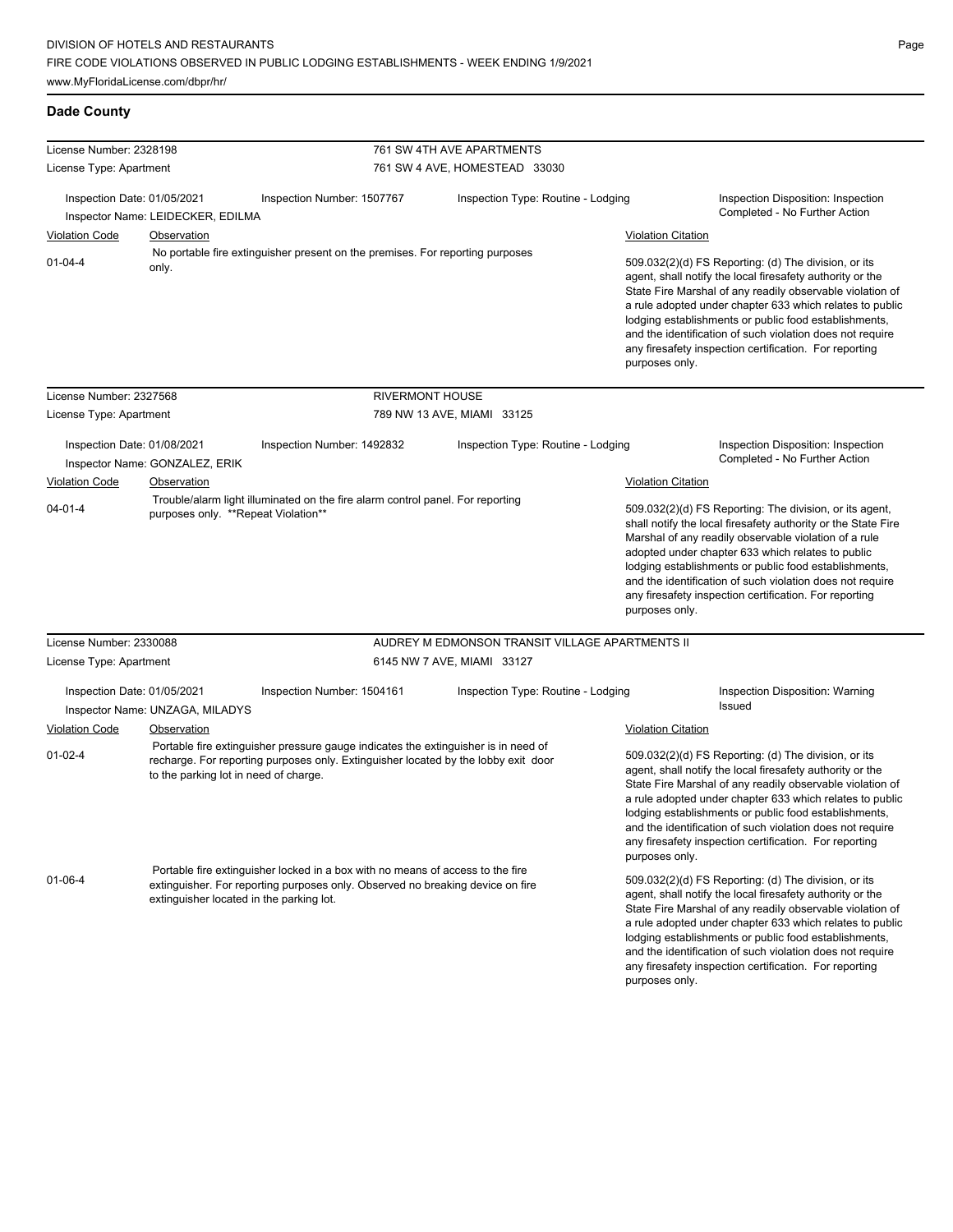| License Number: 2316091                                                                              |                                 |                                                                                                                                                               | HOLIDAY INN DOWNTOWN PORT OF MIAMI |                           |                                                                                                                                                                                                                                                                                                                                                                                                                            |
|------------------------------------------------------------------------------------------------------|---------------------------------|---------------------------------------------------------------------------------------------------------------------------------------------------------------|------------------------------------|---------------------------|----------------------------------------------------------------------------------------------------------------------------------------------------------------------------------------------------------------------------------------------------------------------------------------------------------------------------------------------------------------------------------------------------------------------------|
| License Type: Hotel                                                                                  |                                 |                                                                                                                                                               | 340 BISCAYNE BLVD, MIAMI 33132     |                           |                                                                                                                                                                                                                                                                                                                                                                                                                            |
| Inspection Date: 01/05/2021<br>Inspector Name: PAGAN, VICTOR                                         |                                 | Inspection Number: 1155921                                                                                                                                    | Inspection Type: Routine - Lodging |                           | Inspection Disposition: Administrative<br>complaint recommended                                                                                                                                                                                                                                                                                                                                                            |
| <b>Violation Code</b>                                                                                | <b>Observation</b>              |                                                                                                                                                               |                                    | <b>Violation Citation</b> |                                                                                                                                                                                                                                                                                                                                                                                                                            |
| $04 - 01 - 4$                                                                                        | detector.                       | Trouble/alarm light illuminated on the fire alarm control panel. For reporting<br>purposes only. Observed trouble light indicator activated on room 219 smoke |                                    | purposes only.            | 509.032(2)(d) FS Reporting: The division, or its agent,<br>shall notify the local firesafety authority or the State Fire<br>Marshal of any readily observable violation of a rule<br>adopted under chapter 633 which relates to public<br>lodging establishments or public food establishments,<br>and the identification of such violation does not require<br>any firesafety inspection certification. For reporting     |
| License Number: 2308709                                                                              |                                 | <b>APT</b>                                                                                                                                                    |                                    |                           |                                                                                                                                                                                                                                                                                                                                                                                                                            |
| License Type: Apartment                                                                              |                                 |                                                                                                                                                               | 4355 W FLAGLER ST, MIAMI 331341543 |                           |                                                                                                                                                                                                                                                                                                                                                                                                                            |
| Inspection Date: 01/05/2021                                                                          | Inspector Name: GONZALEZ, ERIK  | Inspection Number: 1491241                                                                                                                                    | Inspection Type: Routine - Lodging |                           | Inspection Disposition: Inspection<br>Completed - No Further Action                                                                                                                                                                                                                                                                                                                                                        |
| <b>Violation Code</b>                                                                                | Observation                     |                                                                                                                                                               |                                    | <b>Violation Citation</b> |                                                                                                                                                                                                                                                                                                                                                                                                                            |
| $01 - 04 - 4$                                                                                        | only. **Repeat Violation**      | No portable fire extinguisher present on the premises. For reporting purposes                                                                                 |                                    | purposes only.            | 509.032(2)(d) FS Reporting: (d) The division, or its<br>agent, shall notify the local firesafety authority or the<br>State Fire Marshal of any readily observable violation of<br>a rule adopted under chapter 633 which relates to public<br>lodging establishments or public food establishments,<br>and the identification of such violation does not require<br>any firesafety inspection certification. For reporting |
| License Number: 2308735                                                                              |                                 |                                                                                                                                                               | COINCO INVEST CO INC#1             |                           |                                                                                                                                                                                                                                                                                                                                                                                                                            |
| License Type: Apartment                                                                              |                                 |                                                                                                                                                               | 1420 SW 2 ST, MIAMI 331352236      |                           |                                                                                                                                                                                                                                                                                                                                                                                                                            |
| Inspection Date: 01/04/2021                                                                          | Inspector Name: GARCIA, B OSCAR | Inspection Number: 1504679                                                                                                                                    | Inspection Type: Routine - Lodging |                           | Inspection Disposition: Inspection<br>Completed - No Further Action                                                                                                                                                                                                                                                                                                                                                        |
| <b>Violation Code</b>                                                                                | Observation                     |                                                                                                                                                               |                                    | <b>Violation Citation</b> |                                                                                                                                                                                                                                                                                                                                                                                                                            |
| $02 - 04 - 4$                                                                                        |                                 | Propane (LP gas) tank having a water capacity greater than 2.7 lbs. stored inside<br>the building. For reporting purposes only. Underneath stairways.         |                                    | purposes only.            | 509.032(2)(d) FS Reporting: (d) The division, or its<br>agent, shall notify the local firesafety authority or the<br>State Fire Marshal of any readily observable violation of<br>a rule adopted under chapter 633 which relates to public<br>lodging establishments or public food establishments,<br>and the identification of such violation does not require<br>any firesafety inspection certification. For reporting |
| Door marked as an exit is blocked. For reporting purposes only. Second-floor<br>06-02-4<br>bicycles. |                                 |                                                                                                                                                               |                                    | purposes only.            | 509.032(2)(d) FS Reporting: The division, or its agent,<br>shall notify the local firesafety authority or the State Fire<br>Marshal of any readily observable violation of a rule<br>adopted under chapter 633 which relates to public<br>lodging establishments or public food establishments,<br>and the identification of such violation does not require<br>any firesafety inspection certification. For reporting     |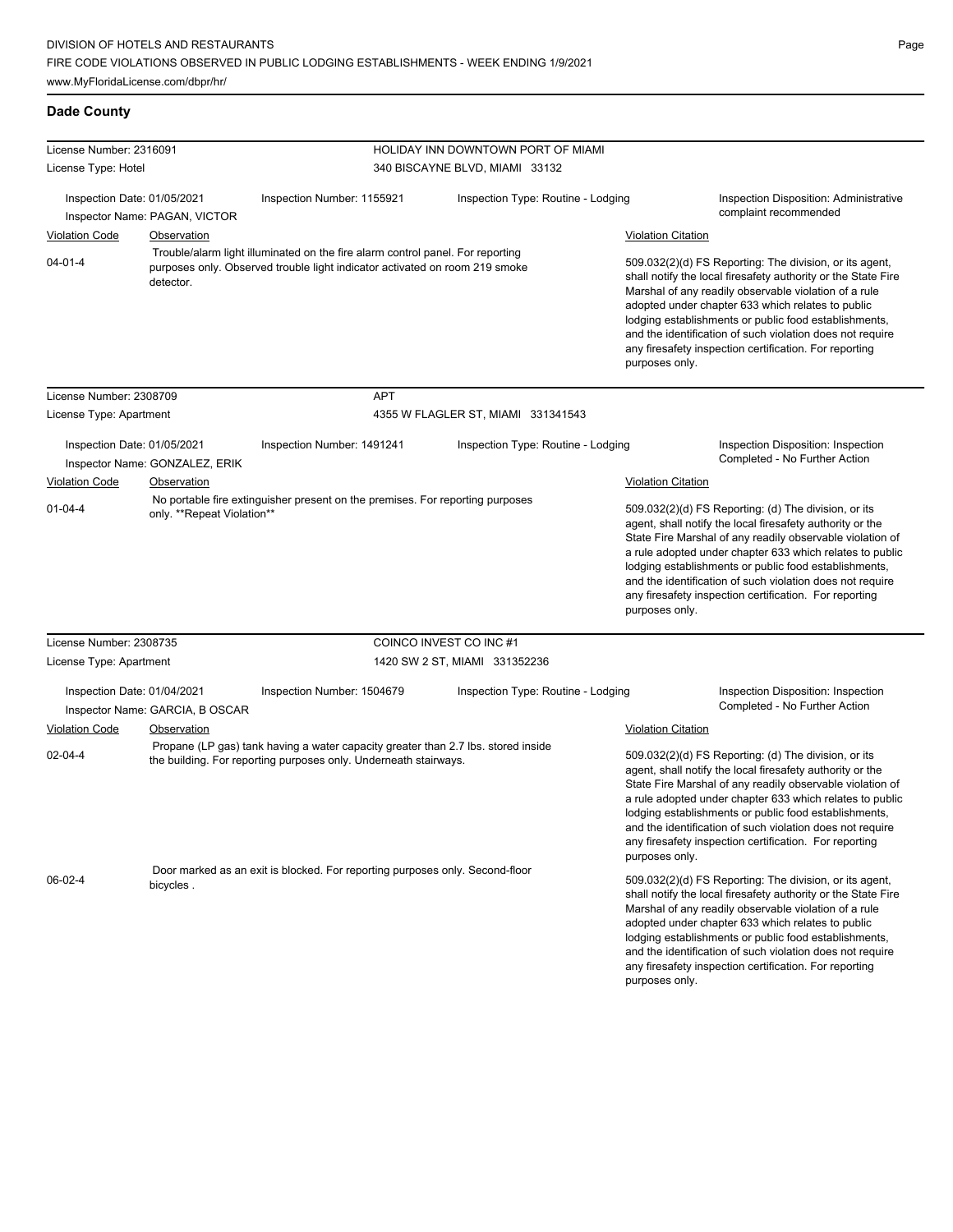| License Number: 2306734                                                                                                                                                                  |                                              | SAN JUAN HOTEL             |                                                  |                                                                                                                                                                                                                                                                                                                                                                                                                                              |                                                                     |
|------------------------------------------------------------------------------------------------------------------------------------------------------------------------------------------|----------------------------------------------|----------------------------|--------------------------------------------------|----------------------------------------------------------------------------------------------------------------------------------------------------------------------------------------------------------------------------------------------------------------------------------------------------------------------------------------------------------------------------------------------------------------------------------------------|---------------------------------------------------------------------|
| License Type: Hotel                                                                                                                                                                      |                                              |                            | 1680 COLLINS AVE, MIAMI BEACH 33139              |                                                                                                                                                                                                                                                                                                                                                                                                                                              |                                                                     |
| Inspection Date: 01/06/2021<br><b>Violation Code</b>                                                                                                                                     | Inspector Name: ELDER, AUDREY<br>Observation | Inspection Number: 1158451 | Inspection Type: Complaint Full                  | <b>Violation Citation</b>                                                                                                                                                                                                                                                                                                                                                                                                                    | Inspection Disposition: Inspection<br>Completed - No Further Action |
| Trouble/alarm light illuminated on the fire alarm control panel. For reporting<br>$04 - 01 - 4$<br>purposes only.<br>Fire panel located in front desk office, trouble light illuminated. |                                              |                            |                                                  | 509.032(2)(d) FS Reporting: The division, or its agent,<br>shall notify the local firesafety authority or the State Fire<br>Marshal of any readily observable violation of a rule<br>adopted under chapter 633 which relates to public<br>lodging establishments or public food establishments,<br>and the identification of such violation does not require<br>any firesafety inspection certification. For reporting<br>purposes only.     |                                                                     |
| License Number: 2329467                                                                                                                                                                  |                                              |                            | THE GOODTIME HOTEL                               |                                                                                                                                                                                                                                                                                                                                                                                                                                              |                                                                     |
| License Type: Hotel                                                                                                                                                                      |                                              |                            | 601 WASHINGTON AVE, MIAMI BEACH 33139            |                                                                                                                                                                                                                                                                                                                                                                                                                                              |                                                                     |
| Inspection Date: 01/07/2021                                                                                                                                                              | Inspector Name: WILLIAMS, ALFREDA            | Inspection Number: 1157984 | Inspection Type: Lodging-Licensing<br>Inspection |                                                                                                                                                                                                                                                                                                                                                                                                                                              | Inspection Disposition: Inspection<br>Completed - No Further Action |
| <b>Violation Code</b>                                                                                                                                                                    | Observation                                  |                            |                                                  | <b>Violation Citation</b>                                                                                                                                                                                                                                                                                                                                                                                                                    |                                                                     |
| Trouble/alarm light illuminated on the fire alarm control panel. For reporting<br>$04 - 01 - 4$<br>purposes only.                                                                        |                                              |                            |                                                  | 509.032(2)(d) FS Reporting: The division, or its agent,<br>shall notify the local firesafety authority or the State Fire<br>Marshal of any readily observable violation of a rule<br>adopted under chapter 633 which relates to public<br>lodging establishments or public food establishments,<br>and the identification of such violation does not require<br>any firesafety inspection certification. For reporting<br>purposes only.     |                                                                     |
| License Number: 2300927                                                                                                                                                                  |                                              |                            | <b>SARA APARTMENTS</b>                           |                                                                                                                                                                                                                                                                                                                                                                                                                                              |                                                                     |
| License Type: Apartment                                                                                                                                                                  |                                              |                            | 745 JEFFERSON AVENUE, MIAMI BEACH 331398562      |                                                                                                                                                                                                                                                                                                                                                                                                                                              |                                                                     |
| Inspection Date: 01/06/2021                                                                                                                                                              | Inspector Name: WILLIAMS, ALFREDA            | Inspection Number: 1497562 | Inspection Type: Routine - Lodging               |                                                                                                                                                                                                                                                                                                                                                                                                                                              | Inspection Disposition: Inspection<br>Completed - No Further Action |
| <b>Violation Code</b>                                                                                                                                                                    | Observation                                  |                            |                                                  | <b>Violation Citation</b>                                                                                                                                                                                                                                                                                                                                                                                                                    |                                                                     |
| Portable fire extinguisher locked in a box with no means of access to the fire<br>$01 - 06 - 4$<br>extinguisher. For reporting purposes only.                                            |                                              |                            |                                                  | 509.032(2)(d) FS Reporting: (d) The division, or its<br>agent, shall notify the local firesafety authority or the<br>State Fire Marshal of any readily observable violation of<br>a rule adopted under chapter 633 which relates to public<br>lodging establishments or public food establishments,<br>and the identification of such violation does not require<br>any firesafety inspection certification. For reporting<br>purposes only. |                                                                     |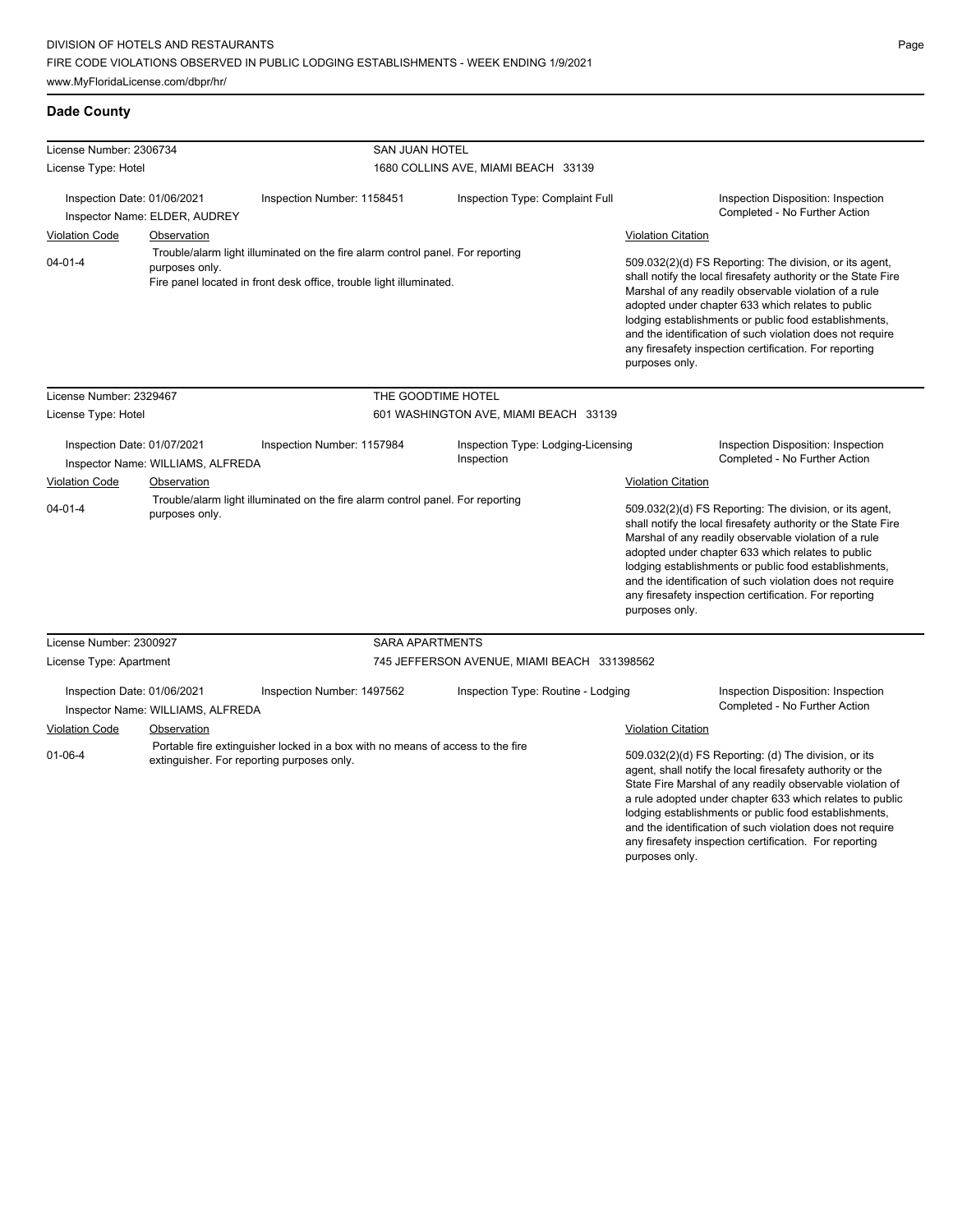| License Number: 2327192                |                                                    | 3010 COLLINS LLC                                                                                                                                             |                                                  |                                                                                                                                                                                                                                                                                                                                                                                                                                                                                                                                                                                                                                                                                                 |
|----------------------------------------|----------------------------------------------------|--------------------------------------------------------------------------------------------------------------------------------------------------------------|--------------------------------------------------|-------------------------------------------------------------------------------------------------------------------------------------------------------------------------------------------------------------------------------------------------------------------------------------------------------------------------------------------------------------------------------------------------------------------------------------------------------------------------------------------------------------------------------------------------------------------------------------------------------------------------------------------------------------------------------------------------|
| License Type: Hotel                    |                                                    |                                                                                                                                                              | 3010 COLLINS AVE, MIAMI BEACH 33140              |                                                                                                                                                                                                                                                                                                                                                                                                                                                                                                                                                                                                                                                                                                 |
| Inspection Date: 01/05/2021            |                                                    | Inspection Number: 1158436                                                                                                                                   | Inspection Type: Complaint Full                  | Inspection Disposition: Warning<br>Issued                                                                                                                                                                                                                                                                                                                                                                                                                                                                                                                                                                                                                                                       |
|                                        | Inspector Name: UNZAGA, MILADYS                    |                                                                                                                                                              |                                                  |                                                                                                                                                                                                                                                                                                                                                                                                                                                                                                                                                                                                                                                                                                 |
| <b>Violation Code</b><br>$08 - 01 - 4$ | Observation<br>purposes only. **Repeat Violation** | Boiler certificate or insurance inspector's boiler report expired. For reporting                                                                             |                                                  | <b>Violation Citation</b><br>61C-1.004(10) FAC and 509.032(2)(d) FS Reporting:                                                                                                                                                                                                                                                                                                                                                                                                                                                                                                                                                                                                                  |
|                                        |                                                    |                                                                                                                                                              |                                                  | 61C-1.004(10) The insurance inpector's boiler report is<br>required annually for power boilers and high<br>pressure/high temperature boilers and biannually for low<br>pressure steam or vapor heating boilers. 509.032(2)(d)<br>The division, or its agent, shall notify the local firesafety<br>authority or the State Fire Marshal of any readily<br>observable violation of a rule adopted under chapter 633<br>which relates to public lodging establishments or public<br>food establishments, and the identification of such<br>violation does not require any firesafety inspection<br>certification. For reporting purposes only.                                                      |
| $08-03-4$                              |                                                    | No boiler certificate or insurance inspector's boiler report available. For reporting<br>purposes only. **Repeat Violation**                                 |                                                  | 61C-1.004(10) FAC and 509.032(2)(d) FS Reporting:<br>61C-1.004(10) The insurance inpector's boiler report is<br>required annually for power boilers and high<br>pressure/high temperature boilers and biannually for low<br>pressure steam or vapor heating boilers. 509.032(2)(d)<br>The division, or its agent, shall notify the local firesafety<br>authority or the State Fire Marshal of any readily<br>observable violation of a rule adopted under chapter 633<br>which relates to public lodging establishments or public<br>food establishments, and the identification of such<br>violation does not require any firesafety inspection<br>certification. For reporting purposes only. |
| License Number: 2307885                |                                                    | <b>LODGING 1</b>                                                                                                                                             |                                                  |                                                                                                                                                                                                                                                                                                                                                                                                                                                                                                                                                                                                                                                                                                 |
| License Type: Apartment                |                                                    |                                                                                                                                                              | 6727 INDIAN CREEK DR, MIAMI 33141                |                                                                                                                                                                                                                                                                                                                                                                                                                                                                                                                                                                                                                                                                                                 |
| Inspection Date: 01/06/2021            | Inspector Name: PRIETO, VICENTE                    | Inspection Number: 1510888                                                                                                                                   | Inspection Type: Lodging-Licensing<br>Inspection | Inspection Disposition: Inspection<br>Completed - No Further Action                                                                                                                                                                                                                                                                                                                                                                                                                                                                                                                                                                                                                             |
| <b>Violation Code</b>                  | Observation                                        |                                                                                                                                                              |                                                  | <b>Violation Citation</b>                                                                                                                                                                                                                                                                                                                                                                                                                                                                                                                                                                                                                                                                       |
| $04 - 01 - 4$                          | purposes only. **Repeat Violation**                | Trouble/alarm light illuminated on the fire alarm control panel. For reporting                                                                               |                                                  | 509.032(2)(d) FS Reporting: The division, or its agent,<br>shall notify the local firesafety authority or the State Fire<br>Marshal of any readily observable violation of a rule<br>adopted under chapter 633 which relates to public<br>lodging establishments or public food establishments,<br>and the identification of such violation does not require<br>any firesafety inspection certification. For reporting<br>purposes only.                                                                                                                                                                                                                                                        |
| License Number: 2307885                |                                                    | <b>VISTA VILLA</b>                                                                                                                                           |                                                  |                                                                                                                                                                                                                                                                                                                                                                                                                                                                                                                                                                                                                                                                                                 |
| License Type: Apartment                |                                                    |                                                                                                                                                              | 6727 INDIAN CREEK DR, MIAMI BEACH 331415737      |                                                                                                                                                                                                                                                                                                                                                                                                                                                                                                                                                                                                                                                                                                 |
| Inspection Date: 01/06/2021            | Inspector Name: PRIETO, VICENTE                    | Inspection Number: 1497603                                                                                                                                   | Inspection Type: Routine - Lodging               | Inspection Disposition: Call Back -<br>Complied                                                                                                                                                                                                                                                                                                                                                                                                                                                                                                                                                                                                                                                 |
| <b>Violation Code</b>                  | Observation                                        |                                                                                                                                                              |                                                  | <b>Violation Citation</b>                                                                                                                                                                                                                                                                                                                                                                                                                                                                                                                                                                                                                                                                       |
| $04 - 04 - 4$                          |                                                    | - From initial inspection : Fire alarm control panel has no power. For reporting<br>purposes only. - From follow-up inspection 2021-01-06: **Time Extended** |                                                  | 509.032(2)(d) FS Reporting: The division, or its agent,<br>shall notify the local firesafety authority or the State Fire<br>Marshal of any readily observable violation of a rule<br>adopted under chapter 633 which relates to public<br>lodging establishments or public food establishments,<br>and the identification of such violation does not require<br>any firesafety inspection certification. For reporting<br>purposes only.                                                                                                                                                                                                                                                        |

 $\overline{\phantom{0}}$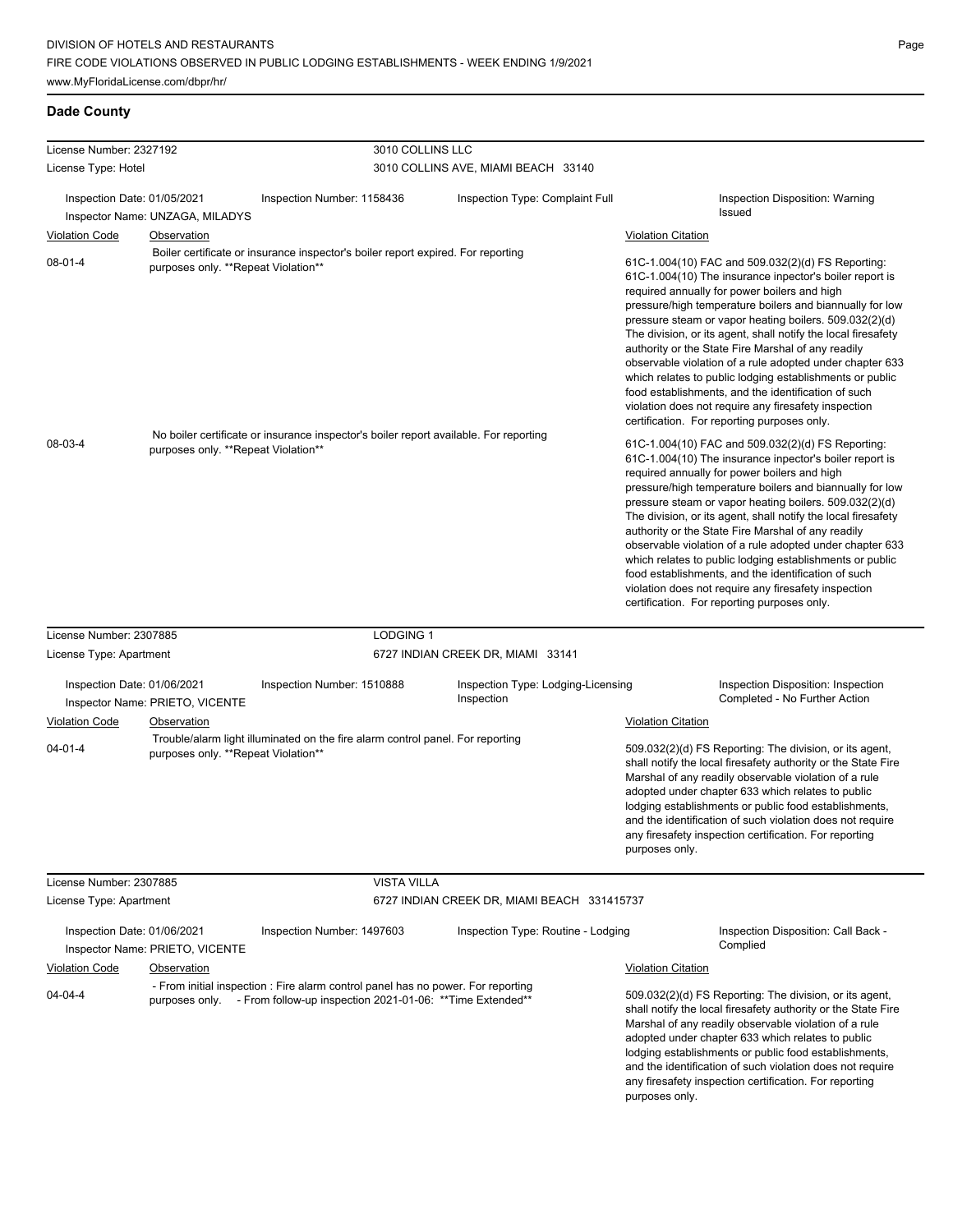| License Number: 2303774                                                                                                       |                                                                                                |                                                                                                                                                                                                                                                                                             | <b>EVANS VIEW APARTMENT</b>                                           |                                                                                                                                                                                                                                                                                                                                                                                                                                                                                                                                                                                                                                                                                                                                                                                 |
|-------------------------------------------------------------------------------------------------------------------------------|------------------------------------------------------------------------------------------------|---------------------------------------------------------------------------------------------------------------------------------------------------------------------------------------------------------------------------------------------------------------------------------------------|-----------------------------------------------------------------------|---------------------------------------------------------------------------------------------------------------------------------------------------------------------------------------------------------------------------------------------------------------------------------------------------------------------------------------------------------------------------------------------------------------------------------------------------------------------------------------------------------------------------------------------------------------------------------------------------------------------------------------------------------------------------------------------------------------------------------------------------------------------------------|
| License Type: Apartment                                                                                                       |                                                                                                |                                                                                                                                                                                                                                                                                             | 1298 NW 60 ST, MIAMI 331428230                                        |                                                                                                                                                                                                                                                                                                                                                                                                                                                                                                                                                                                                                                                                                                                                                                                 |
| Inspection Date: 01/08/2021<br><b>Violation Code</b><br>$01-05-4$                                                             | Inspector Name: APONTE RIVERA, MELISA<br>Observation<br>reporting purposes only.<br>Extended** | Inspection Number: 1500018<br>- From initial inspection : Portable fire extinguisher obstructed/not accessible. For<br>- From follow-up inspection 2021-01-08: **Time                                                                                                                       | Inspection Type: Routine - Lodging                                    | Inspection Disposition: Call Back -<br>Admin. complaint recommended<br><b>Violation Citation</b><br>509.032(2)(d) FS Reporting: (d) The division, or its<br>agent, shall notify the local firesafety authority or the<br>State Fire Marshal of any readily observable violation of<br>a rule adopted under chapter 633 which relates to public<br>lodging establishments or public food establishments,<br>and the identification of such violation does not require<br>any firesafety inspection certification. For reporting<br>purposes only.                                                                                                                                                                                                                                |
| License Number: 2329016                                                                                                       |                                                                                                |                                                                                                                                                                                                                                                                                             | COURTYARD MIAMI DADELAND                                              |                                                                                                                                                                                                                                                                                                                                                                                                                                                                                                                                                                                                                                                                                                                                                                                 |
| License Type: Hotel                                                                                                           |                                                                                                |                                                                                                                                                                                                                                                                                             | 9075 S DADELAND BLVD, KENDALL 33156                                   |                                                                                                                                                                                                                                                                                                                                                                                                                                                                                                                                                                                                                                                                                                                                                                                 |
| Inspection Date: 01/04/2021<br>Inspector Name: PICO, JORGE<br><b>Violation Code</b><br>Observation<br>$08-01-4$<br>Extended** |                                                                                                | Inspection Number: 1158095<br>- From initial inspection : Boiler certificate or insurance inspector's boiler report<br>expired. For reporting purposes only. - From follow-up inspection 2021-01-04:<br>Observed Boiler certificate or insurance inspector's boiler report expired. ** Time | Inspection Type: Routine - Lodging                                    | Inspection Disposition: Call Back -<br>Complied<br><b>Violation Citation</b><br>61C-1.004(10) FAC and 509.032(2)(d) FS Reporting:<br>61C-1.004(10) The insurance inpector's boiler report is<br>required annually for power boilers and high<br>pressure/high temperature boilers and biannually for low<br>pressure steam or vapor heating boilers. 509.032(2)(d)<br>The division, or its agent, shall notify the local firesafety<br>authority or the State Fire Marshal of any readily<br>observable violation of a rule adopted under chapter 633<br>which relates to public lodging establishments or public<br>food establishments, and the identification of such<br>violation does not require any firesafety inspection<br>certification. For reporting purposes only. |
| License Number: 2301455                                                                                                       |                                                                                                |                                                                                                                                                                                                                                                                                             | DAYS INN MIAMI AIRPORT NORTH                                          |                                                                                                                                                                                                                                                                                                                                                                                                                                                                                                                                                                                                                                                                                                                                                                                 |
| License Type: Motel<br>Inspection Date: 01/04/2021<br><b>Violation Code</b><br>$04 - 01 - 4$                                  | Inspector Name: GONZALEZ, ERIK<br>Observation                                                  | Inspection Number: 1216302<br>Trouble/alarm light illuminated on the fire alarm control panel. For reporting<br>purposes only. Observed at Motel Lobby.                                                                                                                                     | 4767 NW 36 ST, MIAMI SPRINGS 33166<br>Inspection Type: Complaint Full | Inspection Disposition: Inspection<br>Completed - No Further Action<br><b>Violation Citation</b><br>509.032(2)(d) FS Reporting: The division, or its agent,<br>shall notify the local firesafety authority or the State Fire<br>Marshal of any readily observable violation of a rule<br>adopted under chapter 633 which relates to public<br>lodging establishments or public food establishments,<br>and the identification of such violation does not require                                                                                                                                                                                                                                                                                                                |

any firesafety inspection certification. For reporting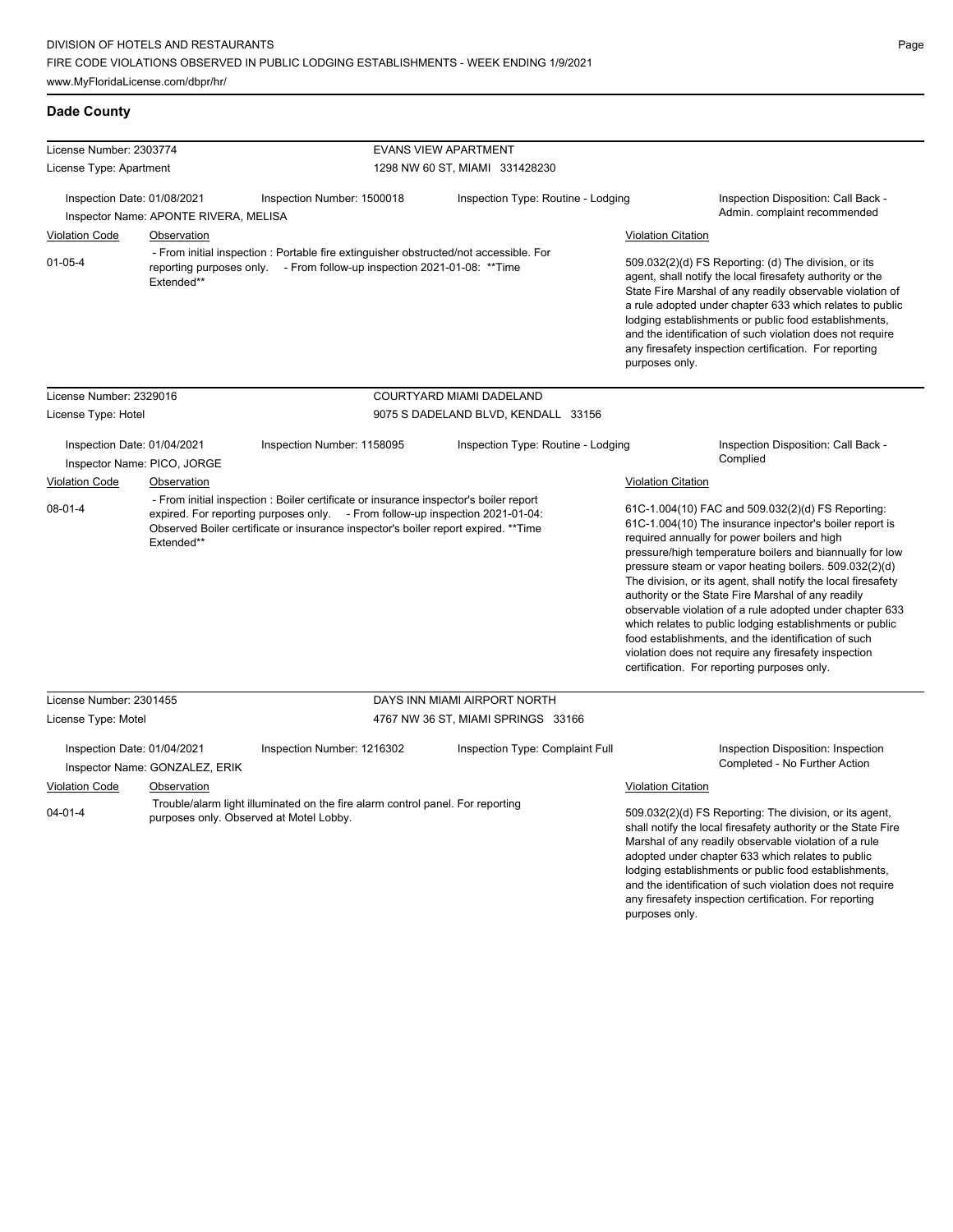| License Number: 2330525     |                                    |                                                                                                                                                                                                                                                           | PALMERA APARTMENT HOMES                          |                           |                                                                                                                                                                                                                                                                                                                                                                                                                            |
|-----------------------------|------------------------------------|-----------------------------------------------------------------------------------------------------------------------------------------------------------------------------------------------------------------------------------------------------------|--------------------------------------------------|---------------------------|----------------------------------------------------------------------------------------------------------------------------------------------------------------------------------------------------------------------------------------------------------------------------------------------------------------------------------------------------------------------------------------------------------------------------|
| License Type: Apartment     |                                    |                                                                                                                                                                                                                                                           | 8400 NW 102 AVE, DORAL 33178                     |                           |                                                                                                                                                                                                                                                                                                                                                                                                                            |
| Inspection Date: 01/04/2021 | Inspector Name: JA DE DIOS, YANLEE | Inspection Number: 1510589                                                                                                                                                                                                                                | Inspection Type: Lodging-Licensing<br>Inspection |                           | Inspection Disposition: Inspection<br>Completed - No Further Action                                                                                                                                                                                                                                                                                                                                                        |
| <b>Violation Code</b>       | Observation                        |                                                                                                                                                                                                                                                           |                                                  | <b>Violation Citation</b> |                                                                                                                                                                                                                                                                                                                                                                                                                            |
| $01 - 02 - 4$               |                                    | Portable fire extinguisher pressure gauge indicates the extinguisher is in need of<br>recharge. For reporting purposes only. North building, In front of unit 124, 117.<br>Trouble/alarm light illuminated on the fire alarm control panel. For reporting |                                                  | purposes only.            | 509.032(2)(d) FS Reporting: (d) The division, or its<br>agent, shall notify the local firesafety authority or the<br>State Fire Marshal of any readily observable violation of<br>a rule adopted under chapter 633 which relates to public<br>lodging establishments or public food establishments,<br>and the identification of such violation does not require<br>any firesafety inspection certification. For reporting |
| $04 - 01 - 4$               | purposes only.                     |                                                                                                                                                                                                                                                           |                                                  | purposes only.            | 509.032(2)(d) FS Reporting: The division, or its agent,<br>shall notify the local firesafety authority or the State Fire<br>Marshal of any readily observable violation of a rule<br>adopted under chapter 633 which relates to public<br>lodging establishments or public food establishments,<br>and the identification of such violation does not require<br>any firesafety inspection certification. For reporting     |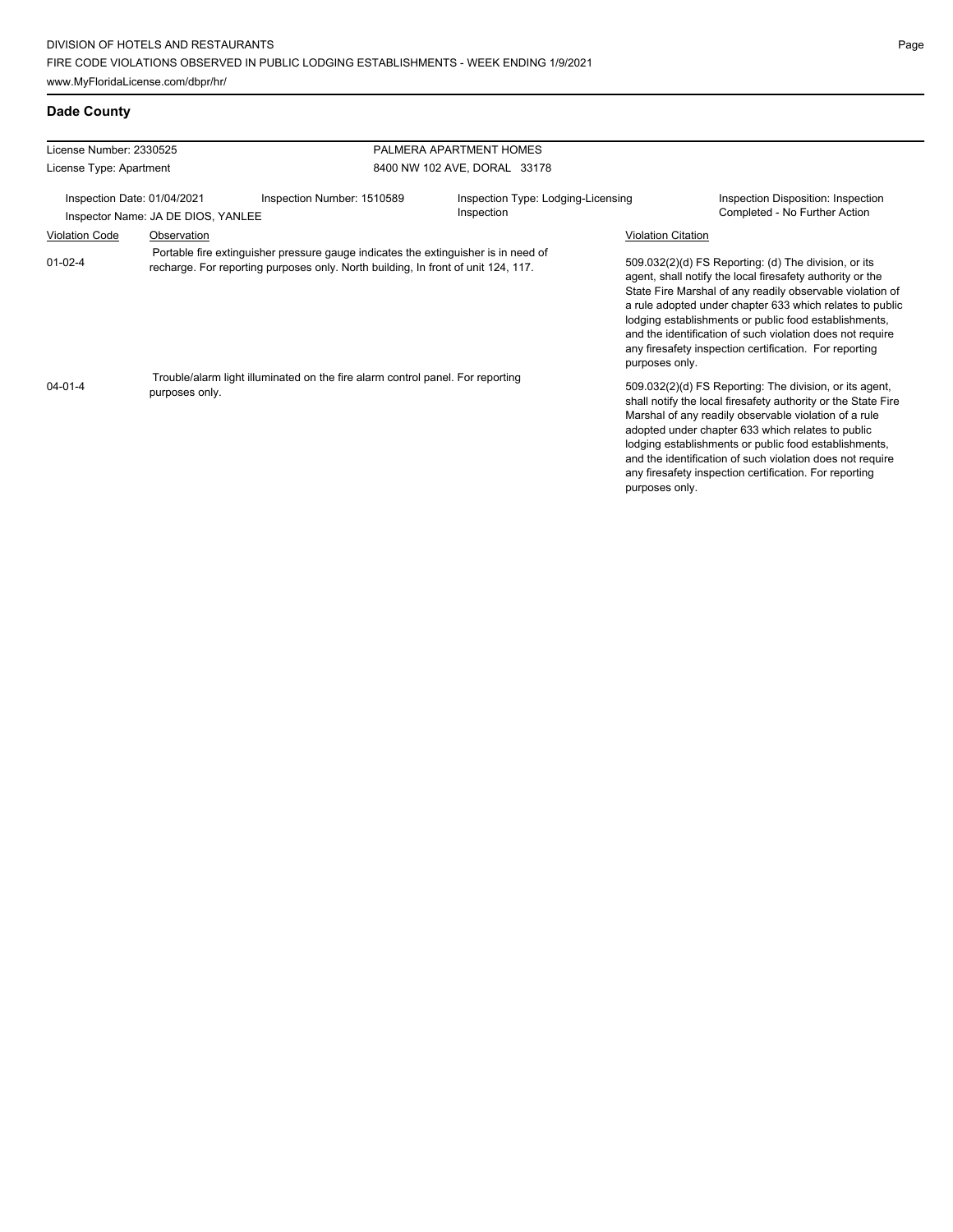### **Duval County**

| License Number: 2601068     |                                                           | DRONE TECHNOLOGIES                                                                                                                                                                                                          |                                       |                                                                                                                                                                                                                                                                                                                                                                                                                                                                                                                                                                                                                                                                                                 |
|-----------------------------|-----------------------------------------------------------|-----------------------------------------------------------------------------------------------------------------------------------------------------------------------------------------------------------------------------|---------------------------------------|-------------------------------------------------------------------------------------------------------------------------------------------------------------------------------------------------------------------------------------------------------------------------------------------------------------------------------------------------------------------------------------------------------------------------------------------------------------------------------------------------------------------------------------------------------------------------------------------------------------------------------------------------------------------------------------------------|
| License Type: Apartment     |                                                           |                                                                                                                                                                                                                             | 1040 BERT RD, JACKSONVILLE 32211      |                                                                                                                                                                                                                                                                                                                                                                                                                                                                                                                                                                                                                                                                                                 |
| Inspection Date: 01/04/2021 | Inspector Name: THOMAS, PHILIP                            | Inspection Number: 1496205                                                                                                                                                                                                  | Inspection Type: Routine - Lodging    | Inspection Disposition: Inspection<br>Completed - No Further Action                                                                                                                                                                                                                                                                                                                                                                                                                                                                                                                                                                                                                             |
| <b>Violation Code</b>       | Observation                                               |                                                                                                                                                                                                                             |                                       | <b>Violation Citation</b>                                                                                                                                                                                                                                                                                                                                                                                                                                                                                                                                                                                                                                                                       |
| $01-02-4$                   | recharge. For reporting purposes only.                    | Portable fire extinguisher pressure gauge indicates the extinguisher is in need of<br>Fire extinguisher between units 6 and 7 is in recharge zone                                                                           |                                       | 509.032(2)(d) FS Reporting: (d) The division, or its<br>agent, shall notify the local firesafety authority or the<br>State Fire Marshal of any readily observable violation of<br>a rule adopted under chapter 633 which relates to public<br>lodging establishments or public food establishments,<br>and the identification of such violation does not require<br>any firesafety inspection certification. For reporting<br>purposes only.                                                                                                                                                                                                                                                    |
| License Number: 2608324     |                                                           | RED ROOF INN                                                                                                                                                                                                                |                                       |                                                                                                                                                                                                                                                                                                                                                                                                                                                                                                                                                                                                                                                                                                 |
| License Type: Motel         |                                                           |                                                                                                                                                                                                                             | 1063 AIRPORT RD, JACKSONVILLE 32218   |                                                                                                                                                                                                                                                                                                                                                                                                                                                                                                                                                                                                                                                                                                 |
| Inspection Date: 01/05/2021 | Inspector Name: PERRY, DENNIS                             | Inspection Number: 1216303                                                                                                                                                                                                  | Inspection Type: Complaint Full       | Inspection Disposition: Warning<br>Issued                                                                                                                                                                                                                                                                                                                                                                                                                                                                                                                                                                                                                                                       |
| <b>Violation Code</b>       | Observation                                               |                                                                                                                                                                                                                             |                                       | <b>Violation Citation</b>                                                                                                                                                                                                                                                                                                                                                                                                                                                                                                                                                                                                                                                                       |
| $01-03-4$                   | Missing by boiler room.                                   | Portable fire extinguisher missing from it's designated location (sign present<br>indicating designated location). For reporting purposes only.                                                                             |                                       | 509.032(2)(d) FS Reporting: (d) The division, or its<br>agent, shall notify the local firesafety authority or the<br>State Fire Marshal of any readily observable violation of<br>a rule adopted under chapter 633 which relates to public<br>lodging establishments or public food establishments,<br>and the identification of such violation does not require<br>any firesafety inspection certification. For reporting<br>purposes only.                                                                                                                                                                                                                                                    |
| 08-03-4                     | purposes only.<br>Missing for one of two boilers present. | No boiler certificate or insurance inspector's boiler report available. For reporting                                                                                                                                       |                                       | 61C-1.004(10) FAC and 509.032(2)(d) FS Reporting:<br>61C-1.004(10) The insurance inpector's boiler report is<br>required annually for power boilers and high<br>pressure/high temperature boilers and biannually for low<br>pressure steam or vapor heating boilers. 509.032(2)(d)<br>The division, or its agent, shall notify the local firesafety<br>authority or the State Fire Marshal of any readily<br>observable violation of a rule adopted under chapter 633<br>which relates to public lodging establishments or public<br>food establishments, and the identification of such<br>violation does not require any firesafety inspection<br>certification. For reporting purposes only. |
| License Number: 2612324     |                                                           |                                                                                                                                                                                                                             | <b>EXTENDED STAY AMERICA</b>          |                                                                                                                                                                                                                                                                                                                                                                                                                                                                                                                                                                                                                                                                                                 |
| License Type: Hotel         |                                                           |                                                                                                                                                                                                                             | 4693 SALISBURY RD, JACKSONVILLE 32256 |                                                                                                                                                                                                                                                                                                                                                                                                                                                                                                                                                                                                                                                                                                 |
| Inspection Date: 01/07/2021 | Inspector Name: VILBRUN, JOSUE                            | Inspection Number: 1157203                                                                                                                                                                                                  | Inspection Type: Routine - Lodging    | Inspection Disposition: Warning<br>Issued                                                                                                                                                                                                                                                                                                                                                                                                                                                                                                                                                                                                                                                       |
| <b>Violation Code</b>       | Observation                                               |                                                                                                                                                                                                                             |                                       | <b>Violation Citation</b>                                                                                                                                                                                                                                                                                                                                                                                                                                                                                                                                                                                                                                                                       |
| 04-03-4                     | For reporting purposes only.                              | Smoke detector/alarm in guest room/unit damaged as to appear to be inoperable.<br>Smoke detector in room 238 removed from ceiling and left in kitchen cabinet.<br>Manager removed and will have staff person to re-install. |                                       | 509.032(2)(d) FS Reporting: The division, or its agent,<br>shall notify the local firesafety authority or the State Fire<br>Marshal of any readily observable violation of a rule<br>adopted under chapter 633 which relates to public<br>lodging establishments or public food establishments,<br>and the identification of such violation does not require                                                                                                                                                                                                                                                                                                                                    |

any firesafety inspection certification. For reporting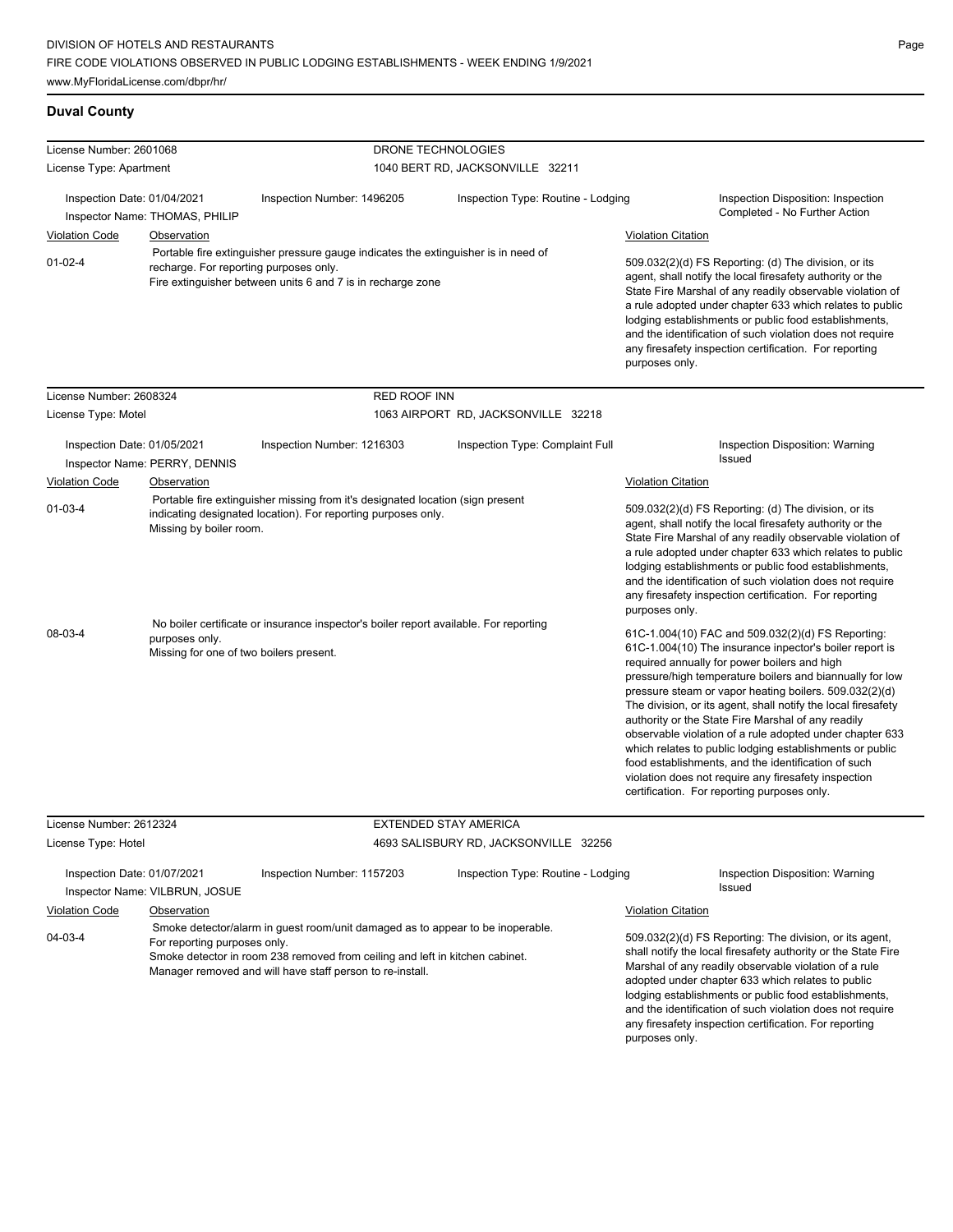### **Flagler County**

| License Number: 2800144<br><b>TOPAZ HOTEL/MOTEL</b>        |                                                                                                                                                                   |                            |                                    |                           |                                                                                                                                                                                                                                                                                                    |
|------------------------------------------------------------|-------------------------------------------------------------------------------------------------------------------------------------------------------------------|----------------------------|------------------------------------|---------------------------|----------------------------------------------------------------------------------------------------------------------------------------------------------------------------------------------------------------------------------------------------------------------------------------------------|
| 1224 S HWY A1A, FLAGLER BEACH 32136<br>License Type: Motel |                                                                                                                                                                   |                            |                                    |                           |                                                                                                                                                                                                                                                                                                    |
|                                                            | Inspection Date: 01/04/2021<br>Inspector Name: LOPEZ, ALEX                                                                                                        | Inspection Number: 1213352 | Inspection Type: Routine - Lodging |                           | Inspection Disposition: Inspection<br>Completed - No Further Action                                                                                                                                                                                                                                |
| <b>Violation Code</b>                                      | Observation                                                                                                                                                       |                            |                                    | <b>Violation Citation</b> |                                                                                                                                                                                                                                                                                                    |
| 08-08-4                                                    | Vent stack for gas boiler disconnected/in disrepair. For reporting purposes only.<br>Water heater vent stack disconnected on building B water heater rear closet. |                            |                                    |                           | 509.032(2)(d) FS Reporting: (d) The division, or its<br>agent, shall notify the local firesafety authority or the<br>State Fire Marshal of any readily observable violation of<br>a rule adopted under chapter 633 which relates to public<br>Indaina establishments or public food establishments |

lodging establishments or public food establishments, and the identification of such violation does not require any firesafety inspection certification. For reporting purposes only.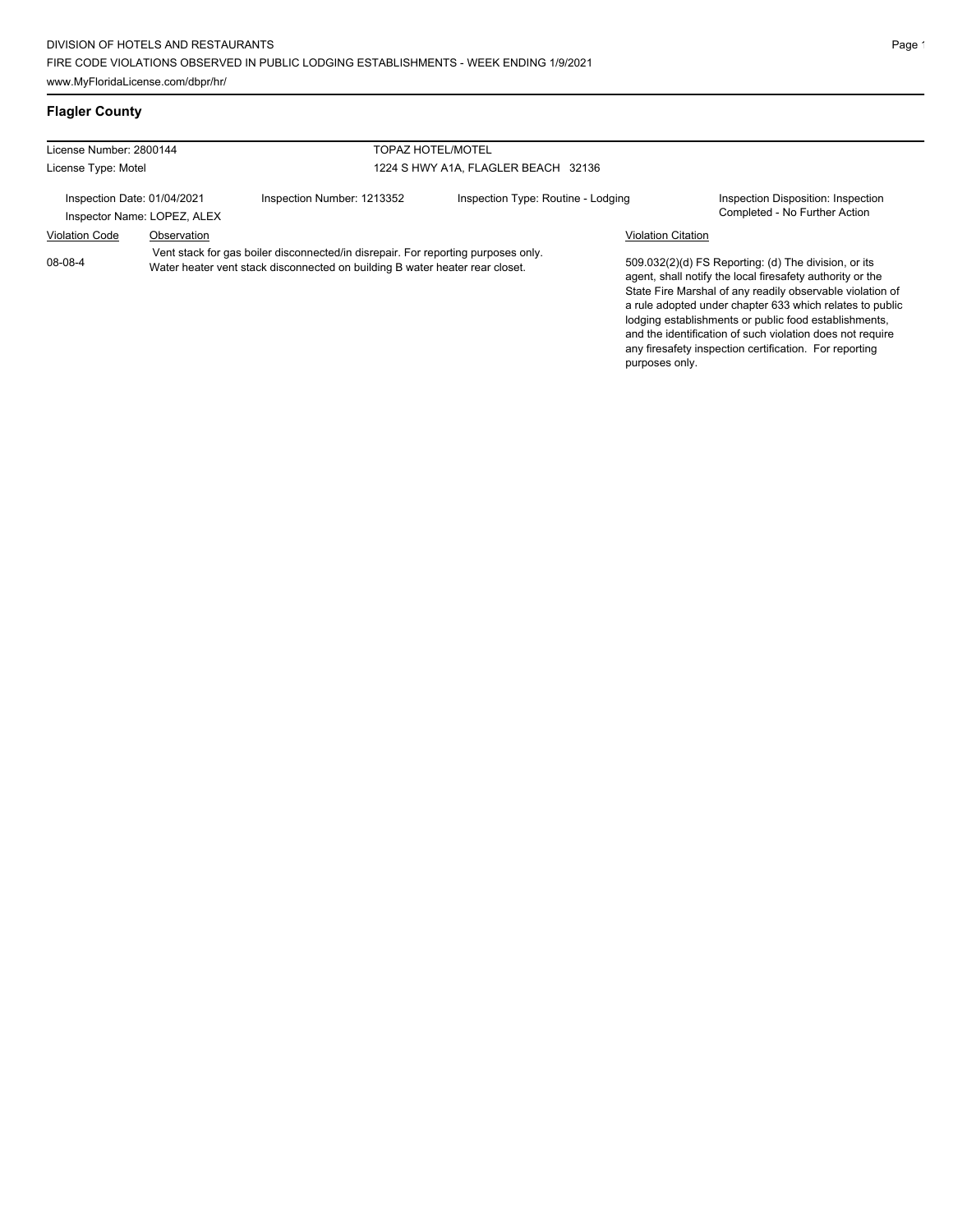### **Hillsborough County**

| License Number: 3913640     |                                        | <b>FLORIDAN PALACE</b>                                                             |                                       |                           |                                                                                                                                                                                                                                                                                                                                                                                                                            |
|-----------------------------|----------------------------------------|------------------------------------------------------------------------------------|---------------------------------------|---------------------------|----------------------------------------------------------------------------------------------------------------------------------------------------------------------------------------------------------------------------------------------------------------------------------------------------------------------------------------------------------------------------------------------------------------------------|
| License Type: Hotel         |                                        |                                                                                    | 905 N FLORIDA AVE, TAMPA 33602        |                           |                                                                                                                                                                                                                                                                                                                                                                                                                            |
| Inspection Date: 01/04/2021 | Inspector Name: COLEMAN, TONYA         | Inspection Number: 1155312                                                         | Inspection Type: Routine - Lodging    |                           | Inspection Disposition: Inspection<br>Completed - No Further Action                                                                                                                                                                                                                                                                                                                                                        |
| <b>Violation Code</b>       | Observation                            |                                                                                    |                                       | <b>Violation Citation</b> |                                                                                                                                                                                                                                                                                                                                                                                                                            |
| $04 - 01 - 4$               | purposes only.                         | Trouble/alarm light illuminated on the fire alarm control panel. For reporting     |                                       | purposes only.            | 509.032(2)(d) FS Reporting: The division, or its agent,<br>shall notify the local firesafety authority or the State Fire<br>Marshal of any readily observable violation of a rule<br>adopted under chapter 633 which relates to public<br>lodging establishments or public food establishments,<br>and the identification of such violation does not require<br>any firesafety inspection certification. For reporting     |
| License Number: 3910723     |                                        | CASALOMA MOTEL 2                                                                   |                                       |                           |                                                                                                                                                                                                                                                                                                                                                                                                                            |
| License Type: Motel         |                                        |                                                                                    | 6408 N NEBRASKA AVE, TAMPA 33604      |                           |                                                                                                                                                                                                                                                                                                                                                                                                                            |
| Inspection Date: 01/07/2021 | Inspector Name: KOWAL, KYLE            | Inspection Number: 1212512                                                         | Inspection Type: Routine - Lodging    |                           | Inspection Disposition: Warning<br><b>Issued</b>                                                                                                                                                                                                                                                                                                                                                                           |
| <b>Violation Code</b>       | Observation                            |                                                                                    |                                       | <b>Violation Citation</b> |                                                                                                                                                                                                                                                                                                                                                                                                                            |
| $01 - 02 - 4$               | recharge. For reporting purposes only. | Portable fire extinguisher pressure gauge indicates the extinguisher is in need of |                                       | purposes only.            | 509.032(2)(d) FS Reporting: (d) The division, or its<br>agent, shall notify the local firesafety authority or the<br>State Fire Marshal of any readily observable violation of<br>a rule adopted under chapter 633 which relates to public<br>lodging establishments or public food establishments,<br>and the identification of such violation does not require<br>any firesafety inspection certification. For reporting |
| License Number: 3913643     |                                        | <b>EPICUREAN HOTEL</b>                                                             |                                       |                           |                                                                                                                                                                                                                                                                                                                                                                                                                            |
| License Type: Hotel         |                                        |                                                                                    | 1207 SOUTH HOWARD AVENUE, TAMPA 33606 |                           |                                                                                                                                                                                                                                                                                                                                                                                                                            |
| Inspection Date: 01/04/2021 | Inspector Name: ZHANG, JACKY           | Inspection Number: 1155593                                                         | Inspection Type: Routine - Lodging    |                           | Inspection Disposition: Inspection<br>Completed - No Further Action                                                                                                                                                                                                                                                                                                                                                        |
| <b>Violation Code</b>       | Observation                            |                                                                                    |                                       | <b>Violation Citation</b> |                                                                                                                                                                                                                                                                                                                                                                                                                            |
| $04 - 01 - 4$               | purposes only.                         | Trouble/alarm light illuminated on the fire alarm control panel. For reporting     |                                       | purposes only.            | 509.032(2)(d) FS Reporting: The division, or its agent,<br>shall notify the local firesafety authority or the State Fire<br>Marshal of any readily observable violation of a rule<br>adopted under chapter 633 which relates to public<br>lodging establishments or public food establishments,<br>and the identification of such violation does not require<br>any firesafety inspection certification. For reporting     |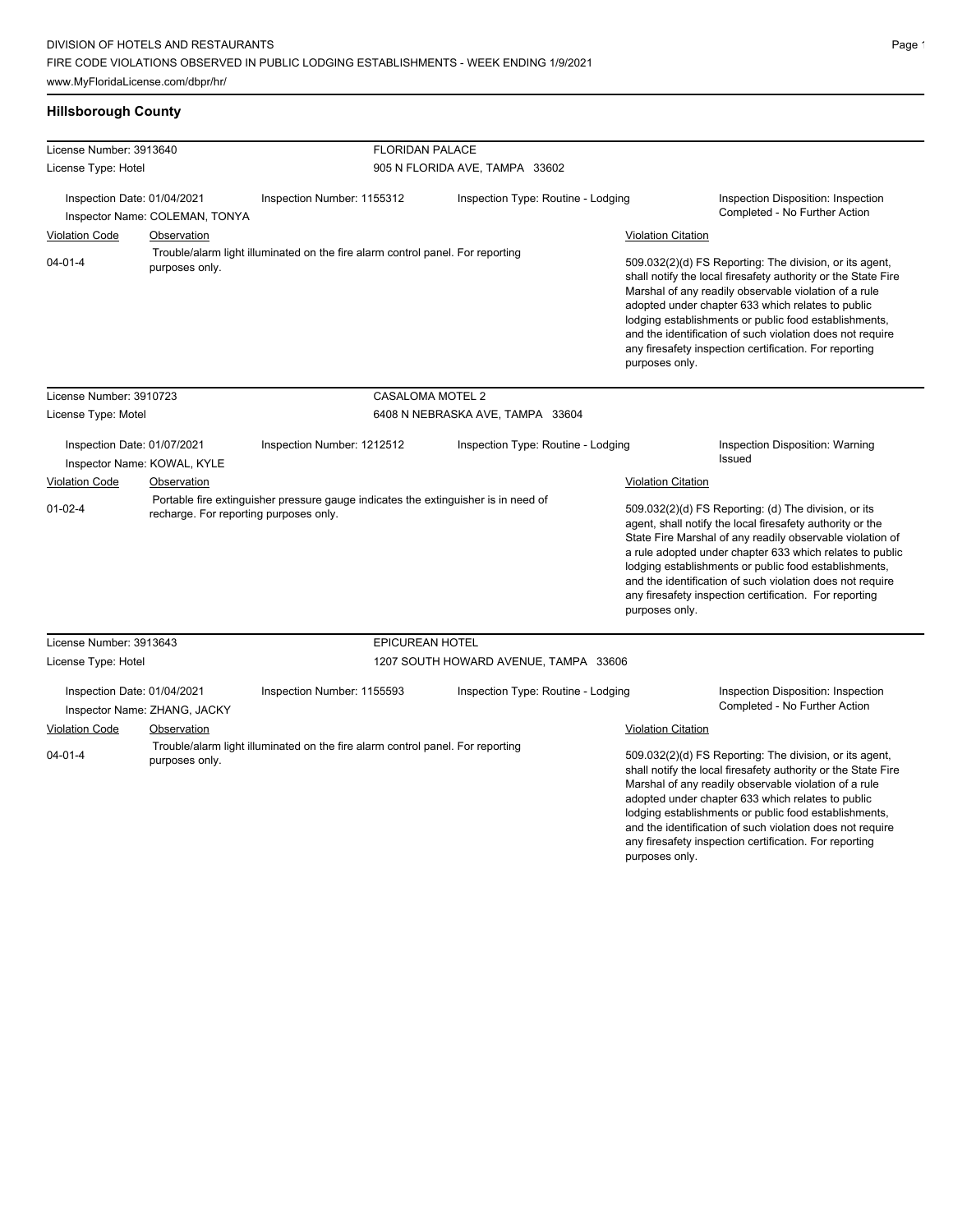www.MyFloridaLicense.com/dbpr/hr/

## **Martin County**

| License Number: 5301137 |                                                                | <b>TARA</b>                                                                                                                                                                                                                 |                                     |                           |                                                                                                                                                                                                                                                                                                                                                                                                                                                                                                                       |
|-------------------------|----------------------------------------------------------------|-----------------------------------------------------------------------------------------------------------------------------------------------------------------------------------------------------------------------------|-------------------------------------|---------------------------|-----------------------------------------------------------------------------------------------------------------------------------------------------------------------------------------------------------------------------------------------------------------------------------------------------------------------------------------------------------------------------------------------------------------------------------------------------------------------------------------------------------------------|
| License Type: Apartment |                                                                |                                                                                                                                                                                                                             | 819 NW 11 TER, STUART 34994         |                           |                                                                                                                                                                                                                                                                                                                                                                                                                                                                                                                       |
|                         | Inspection Date: 01/08/2021<br>Inspector Name: PETROW, MICHAEL | Inspection Number: 1503178                                                                                                                                                                                                  | Inspection Type: Routine - Lodging  |                           | Inspection Disposition: Inspection<br>Completed - No Further Action                                                                                                                                                                                                                                                                                                                                                                                                                                                   |
| <b>Violation Code</b>   | Observation                                                    |                                                                                                                                                                                                                             |                                     | <b>Violation Citation</b> |                                                                                                                                                                                                                                                                                                                                                                                                                                                                                                                       |
| $02 - 04 - 4$           |                                                                | Propane (LP gas) tank having a water capacity greater than 2.7 lbs. stored inside<br>the building. For reporting purposes only. Observed 2 lp bbq grill tanks in meter<br>room closet under stairs of building A by unit 1. |                                     | purposes only.            | 509.032(2)(d) FS Reporting: (d) The division, or its<br>agent, shall notify the local firesafety authority or the<br>State Fire Marshal of any readily observable violation of<br>a rule adopted under chapter 633 which relates to public<br>lodging establishments or public food establishments,<br>and the identification of such violation does not require<br>any firesafety inspection certification. For reporting                                                                                            |
| License Number: 5301447 |                                                                |                                                                                                                                                                                                                             | SUBURBAN EXTENDED STAY HOTEL STUART |                           |                                                                                                                                                                                                                                                                                                                                                                                                                                                                                                                       |
| License Type: Hotel     |                                                                |                                                                                                                                                                                                                             | 1900 SE FEDERAL HWY, STUART 34994   |                           |                                                                                                                                                                                                                                                                                                                                                                                                                                                                                                                       |
|                         | Inspection Date: 01/07/2021<br>Inspector Name: PETROW, MICHAEL | Inspection Number: 1156935                                                                                                                                                                                                  | Inspection Type: Routine - Lodging  |                           | Inspection Disposition: Warning<br><b>Issued</b>                                                                                                                                                                                                                                                                                                                                                                                                                                                                      |
| <b>Violation Code</b>   | Observation                                                    |                                                                                                                                                                                                                             |                                     | <b>Violation Citation</b> |                                                                                                                                                                                                                                                                                                                                                                                                                                                                                                                       |
| $04 - 02 - 4$           | Missing in room 114.                                           | No smoke detector provided in guest room/unit. For reporting purposes only.                                                                                                                                                 |                                     |                           | 509.215(1) and (2) and 509.032(2)(d) FS Reporting:<br>509.215(1) Each guest room shall be equipped with an<br>approved listed single-station smoke detector meeting<br>the minimum requirements of NFPA-74 Standards for<br>the Installation, Maintenance and Use of Household Fire<br>Warning Equipment. (2) The building has smoke<br>detectors in each guest room individually annunciating<br>to a panel at a supervised location. 509.032(2)(d) The<br>division, or its agent, shall notify the local firesafety |

Page 1

authority or the State Fire Marshal of any readily observable violation of a rule adopted under chapter 633 which relates to public lodging establishments or public food establishments, and the identification of such violation does not require any firesafety inspection certification. For reporting purposes only.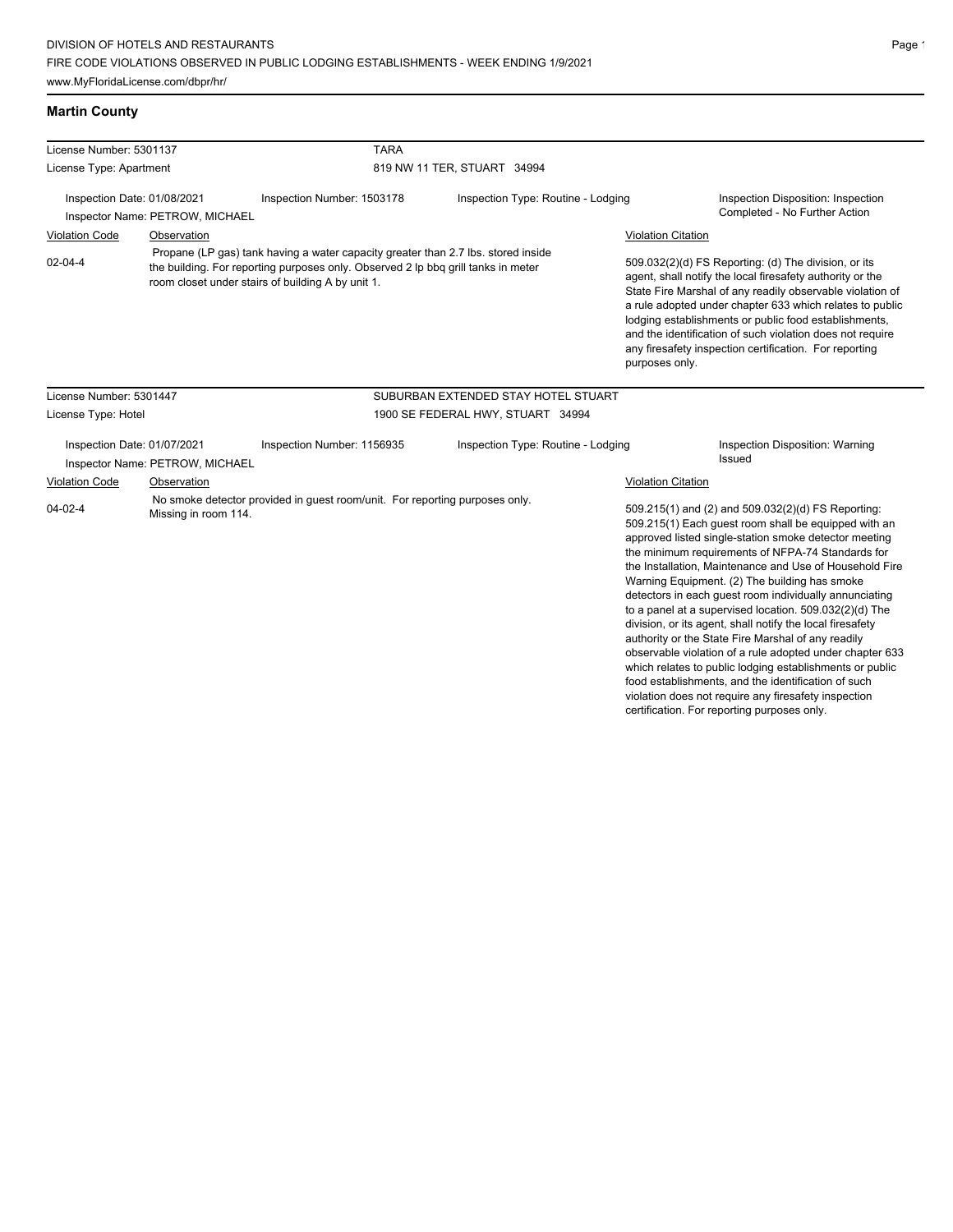### **Monroe County**

| License Number: 5400201<br>License Type: Motel<br>Inspection Date: 01/06/2021<br>Inspector Name: ORDONEZ, CATALINA |                                                                                                                                                                                                                                                                                            | PIER HOUSE<br>1 DUVAL ST, KEY WEST 33040 |                                    |                                                                                                                                                                                                                                                                                                                                                                                                                        |                                                 |  |
|--------------------------------------------------------------------------------------------------------------------|--------------------------------------------------------------------------------------------------------------------------------------------------------------------------------------------------------------------------------------------------------------------------------------------|------------------------------------------|------------------------------------|------------------------------------------------------------------------------------------------------------------------------------------------------------------------------------------------------------------------------------------------------------------------------------------------------------------------------------------------------------------------------------------------------------------------|-------------------------------------------------|--|
|                                                                                                                    |                                                                                                                                                                                                                                                                                            |                                          |                                    |                                                                                                                                                                                                                                                                                                                                                                                                                        |                                                 |  |
|                                                                                                                    |                                                                                                                                                                                                                                                                                            | Inspection Number: 1211825               | Inspection Type: Routine - Lodging |                                                                                                                                                                                                                                                                                                                                                                                                                        | Inspection Disposition: Call Back -<br>Complied |  |
| <b>Violation Code</b>                                                                                              | Observation                                                                                                                                                                                                                                                                                |                                          |                                    | <b>Violation Citation</b>                                                                                                                                                                                                                                                                                                                                                                                              |                                                 |  |
| $04 - 01 - 4$                                                                                                      | - From initial inspection: Trouble/alarm light illuminated on the fire alarm control<br>panel. For reporting purposes only. - From follow-up inspection 2021-01-06:<br>Trouble/alarm light illuminated on the fire alarm control panel. For reporting<br>purposes only. ** Time Extended** |                                          |                                    | 509.032(2)(d) FS Reporting: The division, or its agent,<br>shall notify the local firesafety authority or the State Fire<br>Marshal of any readily observable violation of a rule<br>adopted under chapter 633 which relates to public<br>lodging establishments or public food establishments,<br>and the identification of such violation does not require<br>any firesafety inspection certification. For reporting |                                                 |  |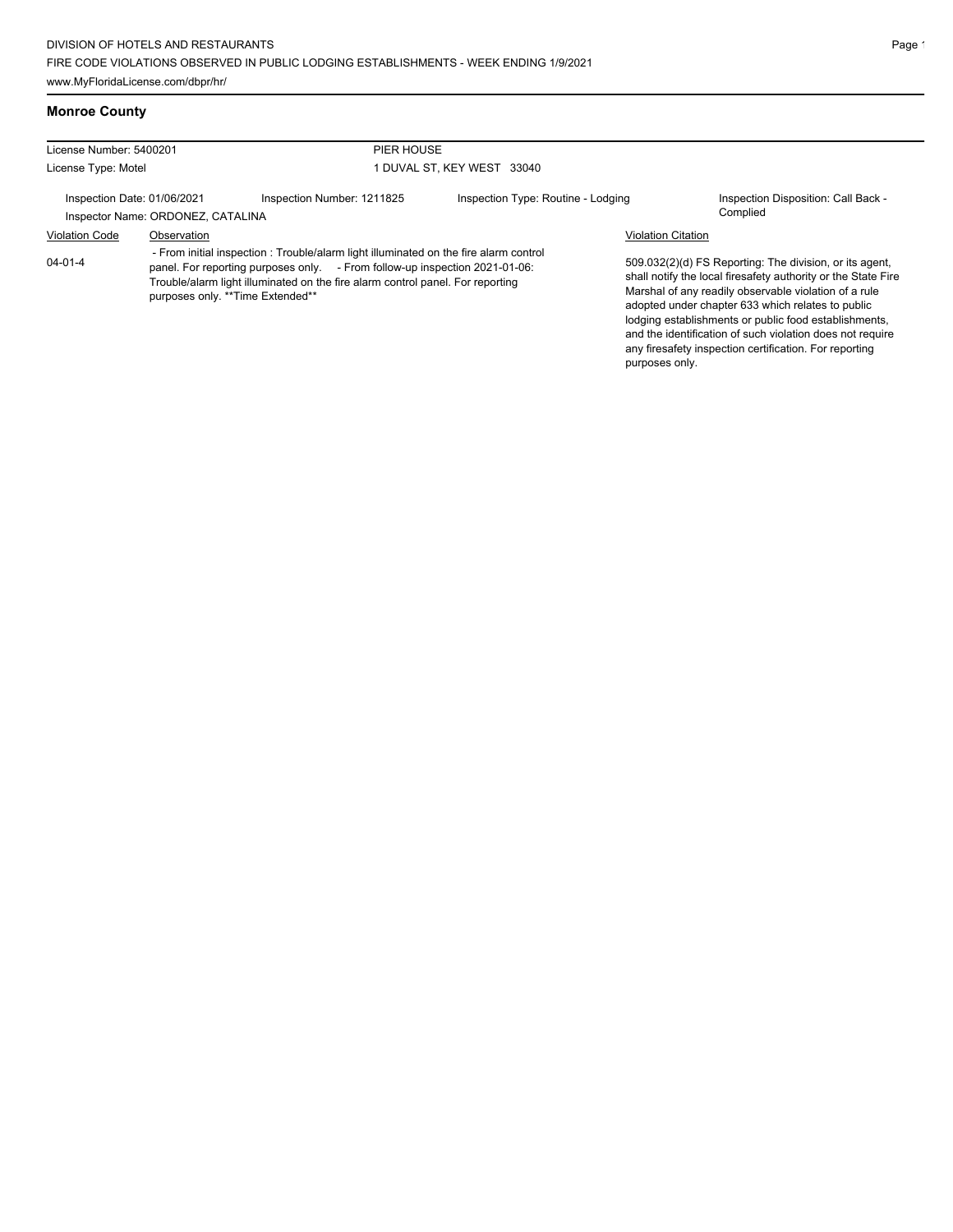### **Nassau County**

| License Number: 5500963<br>License Type: Hotel                |                                                                                                                                                                                                                                                                                                                                                                                                                                                    | RESIDENCE INN BY MARRIOTT AMELIA ISLAND |                                        |                                                                                                                                                                                                                                                                                                                                                                                                                                                                                                                                                                                                                                                                                                                                                                                                                                                                    |                                                  |
|---------------------------------------------------------------|----------------------------------------------------------------------------------------------------------------------------------------------------------------------------------------------------------------------------------------------------------------------------------------------------------------------------------------------------------------------------------------------------------------------------------------------------|-----------------------------------------|----------------------------------------|--------------------------------------------------------------------------------------------------------------------------------------------------------------------------------------------------------------------------------------------------------------------------------------------------------------------------------------------------------------------------------------------------------------------------------------------------------------------------------------------------------------------------------------------------------------------------------------------------------------------------------------------------------------------------------------------------------------------------------------------------------------------------------------------------------------------------------------------------------------------|--------------------------------------------------|
|                                                               |                                                                                                                                                                                                                                                                                                                                                                                                                                                    |                                         | 2301 SADLER RD, FERNANDINA BEACH 32034 |                                                                                                                                                                                                                                                                                                                                                                                                                                                                                                                                                                                                                                                                                                                                                                                                                                                                    |                                                  |
| Inspection Date: 01/05/2021<br>Inspector Name: NEVILLE, DAVID |                                                                                                                                                                                                                                                                                                                                                                                                                                                    | Inspection Number: 1154407              | Inspection Type: Routine - Lodging     |                                                                                                                                                                                                                                                                                                                                                                                                                                                                                                                                                                                                                                                                                                                                                                                                                                                                    | Inspection Disposition: Warning<br><b>Issued</b> |
| <b>Violation Code</b>                                         | Observation                                                                                                                                                                                                                                                                                                                                                                                                                                        |                                         |                                        | <b>Violation Citation</b>                                                                                                                                                                                                                                                                                                                                                                                                                                                                                                                                                                                                                                                                                                                                                                                                                                          |                                                  |
| $04 - 01 - 4$<br>$04 - 01 - 4$                                | Trouble/alarm light illuminated on the fire alarm control panel. For reporting<br>purposes only.<br>Trouble light on fire alarm control<br>- From initial inspection: Trouble/alarm light illuminated on the fire alarm control<br>panel. For reporting purposes only.<br>Trouble light on fire alarm control - From follow-up inspection 2021-01-07:<br>Trouble light is still lit. Manager stated company has been notified **Time<br>Extended** |                                         |                                        | 509.032(2)(d) FS Reporting: The division, or its agent,<br>shall notify the local firesafety authority or the State Fire<br>Marshal of any readily observable violation of a rule<br>adopted under chapter 633 which relates to public<br>lodging establishments or public food establishments,<br>and the identification of such violation does not require<br>any firesafety inspection certification. For reporting<br>purposes only.<br>509.032(2)(d) FS Reporting: The division, or its agent,<br>shall notify the local firesafety authority or the State Fire<br>Marshal of any readily observable violation of a rule<br>adopted under chapter 633 which relates to public<br>lodging establishments or public food establishments,<br>and the identification of such violation does not require<br>any firesafety inspection certification. For reporting |                                                  |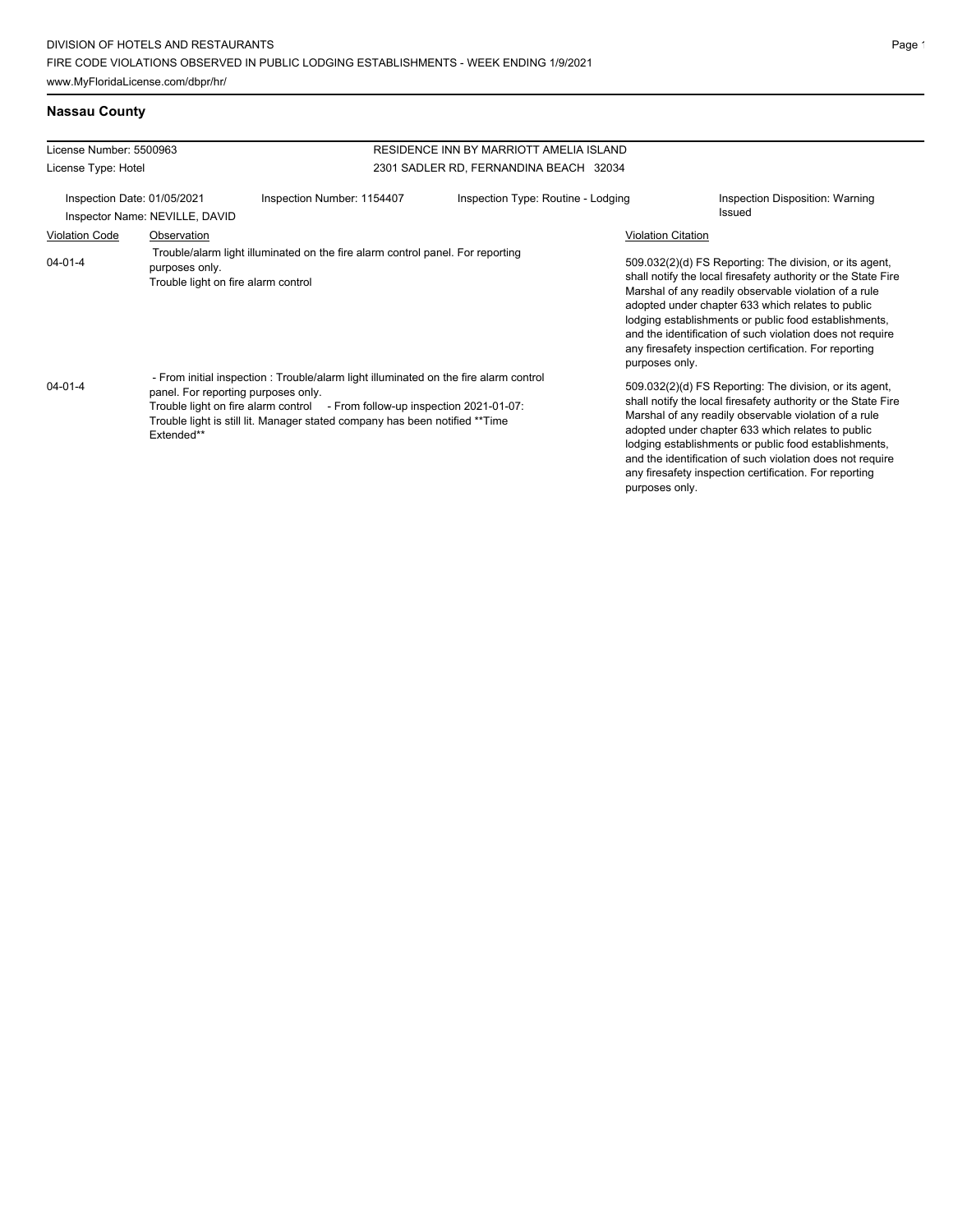# www.MyFloridaLicense.com/dbpr/hr/

### **Pinellas County**

| License Number: 6213380                                          |                                                                                                                                                                                      |                                                                               | <b>TAHITIAN RESORT</b>                |                           |                                                                                                                                                                                                                                                                                                                                                                                                                                              |  |  |
|------------------------------------------------------------------|--------------------------------------------------------------------------------------------------------------------------------------------------------------------------------------|-------------------------------------------------------------------------------|---------------------------------------|---------------------------|----------------------------------------------------------------------------------------------------------------------------------------------------------------------------------------------------------------------------------------------------------------------------------------------------------------------------------------------------------------------------------------------------------------------------------------------|--|--|
| License Type: Motel                                              |                                                                                                                                                                                      | 11320 GULF BLVD, TREASURE ISLAND 337064642                                    |                                       |                           |                                                                                                                                                                                                                                                                                                                                                                                                                                              |  |  |
| Inspection Date: 01/08/2021<br>Inspector Name: DAY-WALKER, LISA  |                                                                                                                                                                                      | Inspection Number: 1214473                                                    | Inspection Type: Routine - Lodging    |                           | Inspection Disposition: Warning<br>Issued                                                                                                                                                                                                                                                                                                                                                                                                    |  |  |
| Observation<br><b>Violation Code</b>                             |                                                                                                                                                                                      |                                                                               |                                       | <b>Violation Citation</b> |                                                                                                                                                                                                                                                                                                                                                                                                                                              |  |  |
| $01 - 02 - 4$                                                    | Portable fire extinguisher pressure gauge indicates the extinguisher is in need of<br>recharge. For reporting purposes only. Fire extinguisher near unit 153 is in<br>recharge zone. |                                                                               |                                       |                           | 509.032(2)(d) FS Reporting: (d) The division, or its<br>agent, shall notify the local firesafety authority or the<br>State Fire Marshal of any readily observable violation of<br>a rule adopted under chapter 633 which relates to public<br>lodging establishments or public food establishments,<br>and the identification of such violation does not require<br>any firesafety inspection certification. For reporting<br>purposes only. |  |  |
| License Number: 6204570                                          |                                                                                                                                                                                      |                                                                               | <b>HIGHLAND PROPERTY PARTNERS LLC</b> |                           |                                                                                                                                                                                                                                                                                                                                                                                                                                              |  |  |
| License Type: Apartment                                          |                                                                                                                                                                                      |                                                                               | 951 HIGHLAND AVE N, LARGO 33770       |                           |                                                                                                                                                                                                                                                                                                                                                                                                                                              |  |  |
| Inspection Date: 01/07/2021<br>Inspector Name: LANTIGUA, ROBERTO |                                                                                                                                                                                      | Inspection Number: 1502197                                                    | Inspection Type: Routine - Lodging    |                           | Inspection Disposition: Inspection<br>Completed - No Further Action                                                                                                                                                                                                                                                                                                                                                                          |  |  |
| <b>Violation Code</b>                                            | Observation                                                                                                                                                                          |                                                                               | <b>Violation Citation</b>             |                           |                                                                                                                                                                                                                                                                                                                                                                                                                                              |  |  |
| $01 - 05 - 4$<br>purposes only.                                  |                                                                                                                                                                                      | Portable fire extinguisher gauge obstructed with opaque shield. For reporting |                                       |                           | 509.032(2)(d) FS Reporting: (d) The division, or its<br>agent, shall notify the local firesafety authority or the<br>State Fire Marshal of any readily observable violation of<br>a rule adopted under chapter 633 which relates to public<br>lodging establishments or public food establishments,<br>and the identification of such violation does not require                                                                             |  |  |

any firesafety inspection certification. For reporting